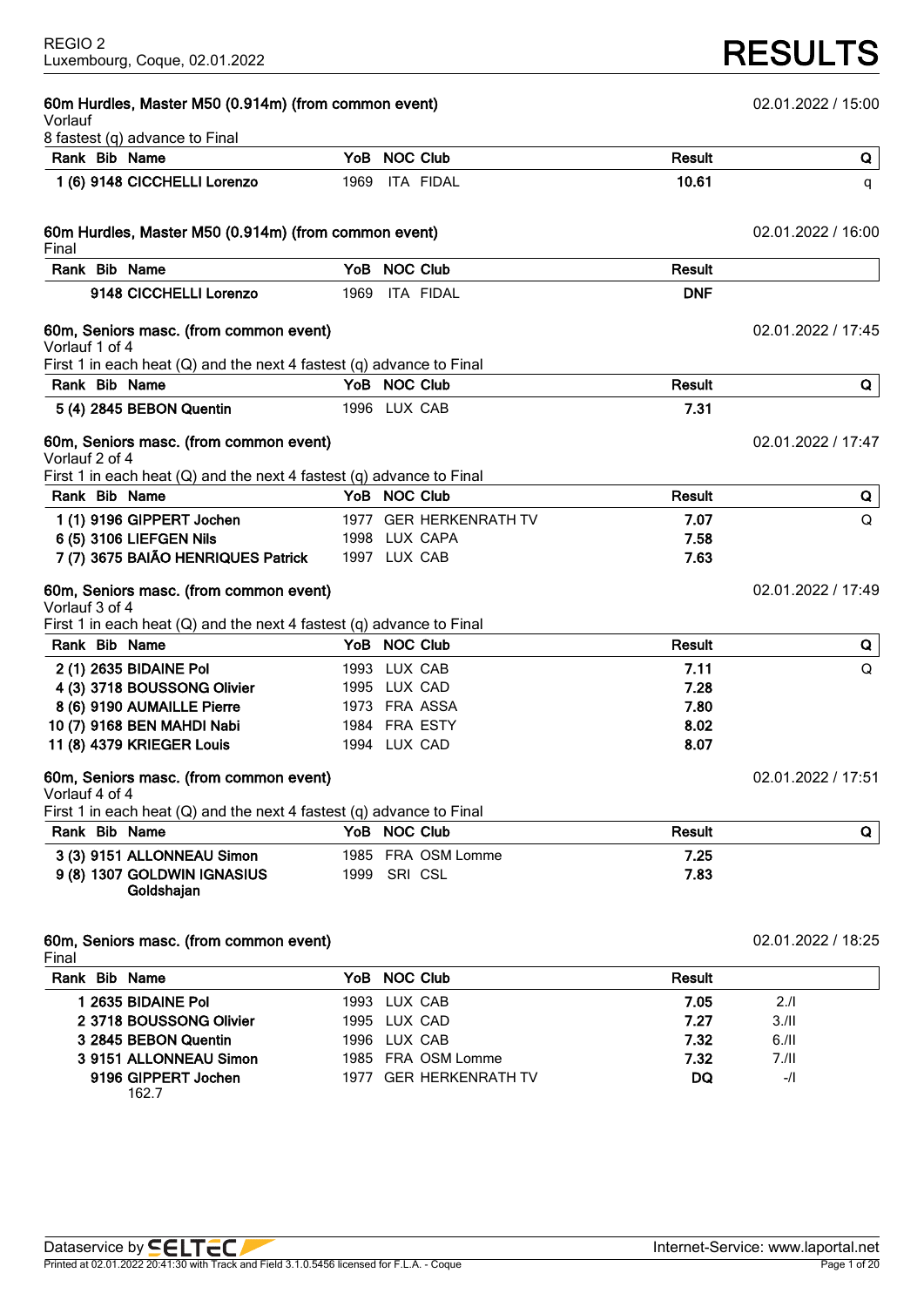### **400m, Seniors masc. (from common event)** 02.01.2022 / 19:05 Timed Heats

| Rank Bib Name           | YoB NOC Club   | Result         |
|-------------------------|----------------|----------------|
| 1 9212 LAHAYE Julien    | 1989 BEL SPA   | 49.93<br>1.1   |
| 2 1097 KAYSER Gilles    | 1999 LUX FOLA  | 51.03<br>4.1   |
| 3 9163 THOMAS Florian   | 1989 BEL ACD   | 5.1<br>51.56   |
| 4 9201 FAUVET Philippe  | 1997 FRA EFSRA | 54.72<br>5.11  |
| 5 4075 LAGARDE François | 1994 FRA CSL   | 6.11<br>55.41  |
| 6 9190 AUMAILLE Pierre  | 1973 FRA ASSA  | 58.88<br>4.111 |
| 7 9221 HUSS Sylvain     | 1970 FRA ESTY  | 60.09<br>5.111 |
| 8 9164 RAUSCH Michel    | 1965 BEL ACD   | 64.09<br>6.111 |

# **60m Hurdles, Seniors masc. (1.067m) (from common event)** 02.01.2022 / 15:20 Vorlauf

8 fastest (q) advance to Final

| Rank Bib Name             | YoB NOC Club  | Result |  |
|---------------------------|---------------|--------|--|
| 1 (1) 3588 GODART Claude  | 1980 LUX CSL  | 8.91   |  |
| 2 (2) 9139 FAVIER Fynn    | 1998 GER 1FCK | 9.58   |  |
| 3 (3) 9195 STRUPP Michael | 1996 GER 1FCK | 9.83   |  |

# **60m Hurdles, Seniors masc. (1.067m) (from common event)** 02.01.2022 / 16:16

| Final                 |               |            |
|-----------------------|---------------|------------|
| Rank Bib Name         | YoB NOC Club  | Result     |
| 1 3588 GODART Claude  | 1980 LUX CSL  | 8.83       |
| 2 9195 STRUPP Michael | 1996 GER 1FCK | 9.66       |
| 9139 FAVIER Fynn      | 1998 GER 1FCK | <b>DNF</b> |

# **Pole Vault, Seniors masc. (from common event)**

| Final |                             |  |  |              |                                                                  |                |     |        |         |        | 02.01.2022 / 16:45 |
|-------|-----------------------------|--|--|--------------|------------------------------------------------------------------|----------------|-----|--------|---------|--------|--------------------|
| Rank  | <b>Bib Name</b>             |  |  | YoB NOC Club |                                                                  |                |     |        |         | Result |                    |
|       |                             |  |  |              | 2.20 2.40 2.60 2.80 3.00 3.20 3.40 3.60 3.70 3.80 3.90 4.00 4.10 |                |     |        |         |        |                    |
|       | 4.20                        |  |  |              |                                                                  |                |     |        |         |        |                    |
|       | 1 (2) 9146 AUDURENQ Quentin |  |  |              | 1996 FRA DAC Reims                                               |                |     |        |         | 4.00   |                    |
|       | $\sim$                      |  |  |              |                                                                  | $\blacksquare$ | XO. | $\sim$ | XXO XXX |        |                    |

# **Triple Jump, Seniors masc. (from common event)**

| Final                 |                                           |        |            |      |                    |           |        |        |       | 02.01.2022 / 14:30 |
|-----------------------|-------------------------------------------|--------|------------|------|--------------------|-----------|--------|--------|-------|--------------------|
| Rank                  | <b>Bib Name</b>                           |        |            |      | YoB NOC Club       |           |        | Result |       |                    |
|                       | - T1 -                                    | - T2 - | $-$ T3 $-$ |      | - Т4 -             |           | - T5 - | - Т6 - |       |                    |
|                       | 1 (4) 9195 STRUPP Michael<br>12.95        | x      | x          |      | 1996 GER 1FCK<br>x |           | 12.79  | 13.22  | 13.22 |                    |
|                       | 2 (5) 1307 GOLDWIN IGNASIUS<br>Goldshajan |        |            |      | 1999               | SRI CSL   |        |        | 11.96 |                    |
|                       | 11.66                                     | 11.96  | X          |      | 11.50              |           | x      | х      |       |                    |
| <b>Starting order</b> |                                           |        | 2          | з    | 4                  | 5         |        |        |       |                    |
| Finale                |                                           | 1307   | 2579       | 9141 |                    | 1663 9195 |        |        |       |                    |

# **Shot Put, Seniors masc. (7.26kg) (from common event)**

| Final                    |        |           |            |               |      |        |               |       | 02.01.2022 / 17:45 |
|--------------------------|--------|-----------|------------|---------------|------|--------|---------------|-------|--------------------|
| Rank Bib Name            |        |           |            | YoB NOC Club  |      |        | <b>Result</b> |       |                    |
| - T1 -                   | - T2 - |           | $-$ T3 $-$ | - T4 -        |      | - T5 - | - T6 -        |       |                    |
| 1 (2) 9139 FAVIER Fynn   |        |           |            | 1998 GER 1FCK |      |        |               | 11.49 |                    |
| 11.11                    | 10.44  |           | 10.83      | 11.49         |      | 10.91  | 11.48         |       |                    |
| 2 (4) 2296 WEIWERT Steve |        |           |            | 1997 LUX CAB  |      |        |               | 9.77  |                    |
| 9.68                     | x      |           | х          | 9.56          |      | 9.77   | x             |       |                    |
| <b>Starting order</b>    |        |           | 2          |               |      |        |               |       |                    |
| Finale                   |        | 2296 2126 |            | 1893 9139     | 1664 |        |               |       |                    |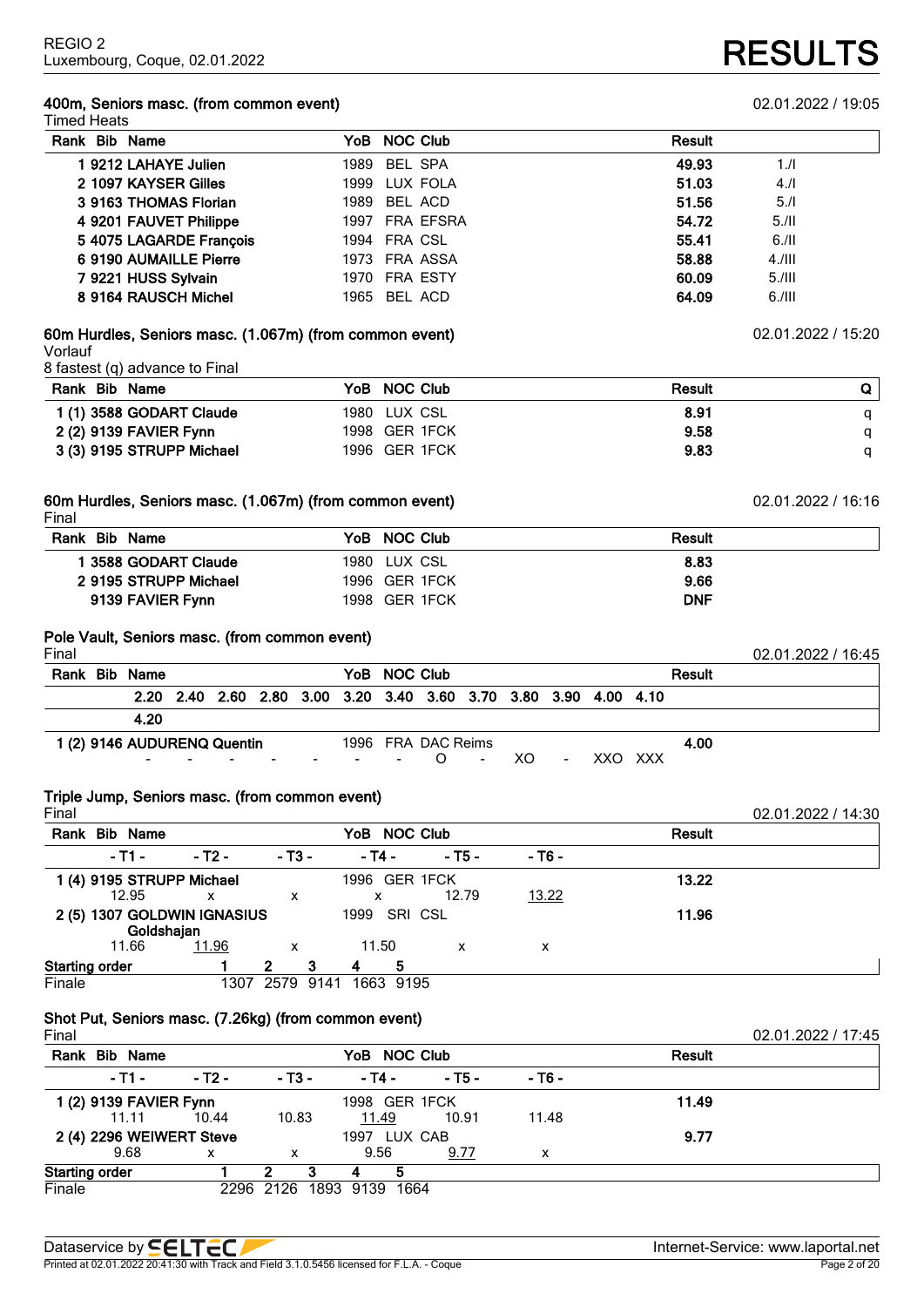# **RESULTS**

| 60m, Seniors fem. (from common event)                                                              |  |                    | 02.01.2022 / 17:00 |                    |
|----------------------------------------------------------------------------------------------------|--|--------------------|--------------------|--------------------|
| Vorlauf 1 of 3<br>First 2 in each heat $(Q)$ and the next 2 fastest $(q)$ advance to Final         |  |                    |                    |                    |
| Rank Bib Name                                                                                      |  | YoB NOC Club       | <b>Result</b>      | Q                  |
| 1 (1) 3248 VAN DER WEKEN Patrizia                                                                  |  | 1999 LUX CAPA      | 7.33               | Q                  |
| nouveau record national Indoor                                                                     |  |                    |                    |                    |
| 60m, Seniors fem. (from common event)<br>Vorlauf 2 of 3                                            |  |                    |                    | 02.01.2022 / 17:02 |
| First 2 in each heat $(Q)$ and the next 2 fastest $(q)$ advance to Final                           |  |                    |                    |                    |
| Rank Bib Name                                                                                      |  | YoB NOC Club       | Result             | Q                  |
| 2 (1) 3364 RAUSCH Victoria                                                                         |  | 1996 LUX CELTIC    | 7.79               | Q                  |
| 5 (6) 9150 PLANCHAIS Solène                                                                        |  | 1997 FRA OSM Lomme | 8.70               |                    |
| 2323 BAUER Anais<br>162.7                                                                          |  | 1993 LUX CSL       | DQ                 |                    |
| 60m, Seniors fem. (from common event)<br>Vorlauf 3 of 3                                            |  |                    |                    | 02.01.2022 / 17:04 |
| First 2 in each heat $(Q)$ and the next 2 fastest $(q)$ advance to Final                           |  |                    |                    |                    |
| Rank Bib Name                                                                                      |  | YoB NOC Club       | <b>Result</b>      | Q                  |
| 3 (1) 9209 BENDIF Samia                                                                            |  | 1999 FRA EFSRA     | 7.89               | Q                  |
| 4 (2) 9140 LEBON Aurélie                                                                           |  | 1997 FRA NAM Nancy | 7.93               | Q                  |
| 6 (6) 2348 MULLER Lea                                                                              |  | 1998 LUX CSL       | 8.86               |                    |
| 7 (7) 9255 DOUCET Justine                                                                          |  | 1998 FRA EFSRA     | 11.89              |                    |
| 60m, Seniors fem. (from common event)<br>Final                                                     |  |                    |                    | 02.01.2022 / 18:10 |
| Rank Bib Name                                                                                      |  | YoB NOC Club       | Result             |                    |
| 1 3248 VAN DER WEKEN Patrizia<br>Nouveau record national Indoor                                    |  | 1999 LUX CAPA      | 7.32               |                    |
| 2 9140 LEBON Aurélie                                                                               |  | 1997 FRA NAM Nancy | 7.94               |                    |
| 400m, Seniors fem. (from common event)<br><b>Timed Heats</b>                                       |  |                    |                    | 02.01.2022 / 18:45 |
| Rank Bib Name                                                                                      |  | YoB NOC Club       | Result             |                    |
| 1 9209 BENDIF Samia                                                                                |  | 1999 FRA EFSRA     | 58.12              |                    |
| 2 9264 SCHMITTER Verena                                                                            |  | 1999 GER PST Trier | 61.93              |                    |
| 3 9178 CORON Lucie                                                                                 |  | 1999 FRA NAM Nancy | 69.36              |                    |
| 60m Hurdles, Seniors fem. (0.84m) (from common event)<br>Vorlauf<br>8 fastest (q) advance to Final |  |                    |                    | 02.01.2022 / 14:40 |
| Rank Bib Name                                                                                      |  | YoB NOC Club       | Result             | Q                  |
| 1 (1) 3364 RAUSCH Victoria                                                                         |  | 1996 LUX CELTIC    | 8.49               |                    |
| 2 (2) 9140 LEBON Aurélie                                                                           |  | 1997 FRA NAM Nancy | 9.22               | q<br>q             |
| 60m Hurdles, Seniors fem. (0.84m) (from common event)<br>Final                                     |  |                    |                    | 02.01.2022 / 15:46 |
| Rank Bib Name                                                                                      |  | YoB NOC Club       | <b>Result</b>      |                    |
| 1 3364 RAUSCH Victoria                                                                             |  | 1996 LUX CELTIC    | 8.44               |                    |
| 2 9140 LEBON Aurélie                                                                               |  | 1997 FRA NAM Nancy | 9.14               |                    |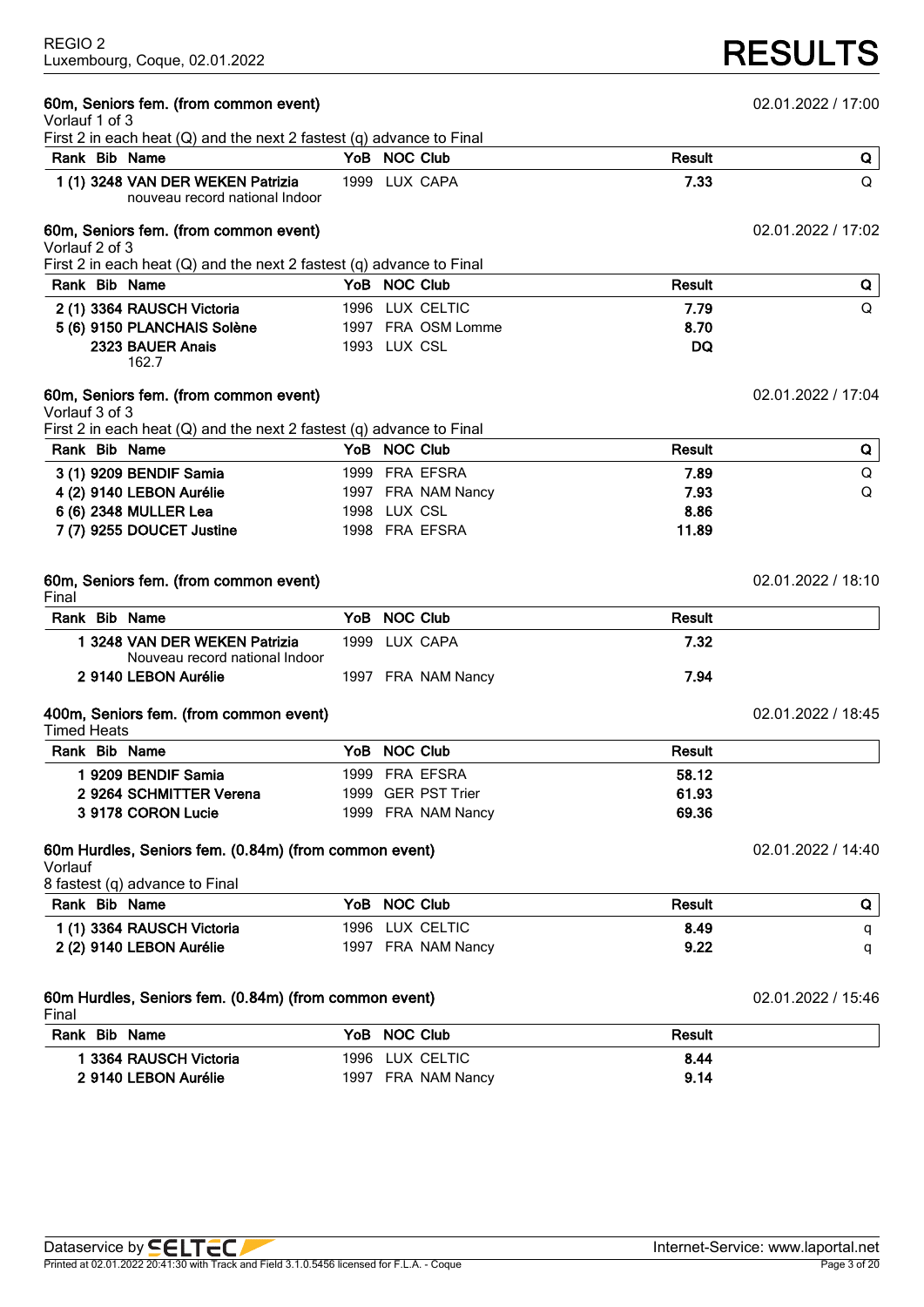# Luxembourg, Coque, 02.01.2022 **RESULTS**

| Pole Vault, Seniors fem. (from common event)<br>Final                                     |                                                  |                          |  |   |                 |               |                                                                  |            |  |    |   |               | 02.01.2022 / 14:30 |   |
|-------------------------------------------------------------------------------------------|--------------------------------------------------|--------------------------|--|---|-----------------|---------------|------------------------------------------------------------------|------------|--|----|---|---------------|--------------------|---|
| Rank Bib Name                                                                             |                                                  |                          |  |   |                 | YoB NOC Club  |                                                                  |            |  |    |   | <b>Result</b> |                    |   |
|                                                                                           |                                                  | 2.20 2.40 2.60 2.80 3.00 |  |   |                 |               | 3.10 3.20 3.30 3.40 3.50 3.63                                    |            |  |    |   |               |                    |   |
| 1 (3) 9258 FOURNIER Suzanne                                                               |                                                  |                          |  | O | 1999<br>$\circ$ | O             | FRA EFSRA<br>XO.                                                 | <b>XXX</b> |  |    |   | 3.30          |                    |   |
| 60m, U23 Espoirs masc. (from common event)<br>Vorlauf 1 of 4                              |                                                  |                          |  |   |                 |               |                                                                  |            |  |    |   |               | 02.01.2022 / 17:45 |   |
| First 1 in each heat $(Q)$ and the next 4 fastest $(q)$ advance to Final                  |                                                  |                          |  |   |                 |               |                                                                  |            |  |    |   |               |                    |   |
| Rank Bib Name                                                                             |                                                  |                          |  |   |                 | YoB NOC Club  |                                                                  |            |  |    |   | <b>Result</b> |                    | Q |
| 2 (2) 9176 EL AASRI Aymane<br>7 (6) 9199 MUNIER Yohann                                    |                                                  |                          |  |   |                 |               | 2001 FRA NAM Nancy<br>2002 FRA ASCM Metz                         |            |  |    |   | 7.12<br>7.46  |                    | q |
| 60m, U23 Espoirs masc. (from common event)<br>Vorlauf 2 of 4                              |                                                  |                          |  |   |                 |               |                                                                  |            |  |    |   |               | 02.01.2022 / 17:47 |   |
| First 1 in each heat $(Q)$ and the next 4 fastest $(q)$ advance to Final<br>Rank Bib Name |                                                  |                          |  |   |                 | YoB NOC Club  |                                                                  |            |  |    |   | <b>Result</b> |                    |   |
|                                                                                           |                                                  |                          |  |   |                 |               |                                                                  |            |  |    |   |               |                    | Q |
| 3 (2) 2579 CIBANGO Bliss<br>5 (3) 2727 ASCANI Sam                                         |                                                  |                          |  |   |                 | 2002 LUX CSL  | 2002 LUX CAEG                                                    |            |  |    |   | 7.18<br>7.34  |                    | q |
| 6 (4) 4013 MARTYNOV Nikita                                                                |                                                  |                          |  |   |                 | 2002 LUX/ CAS |                                                                  |            |  |    |   | 7.36          |                    |   |
|                                                                                           |                                                  |                          |  |   |                 | <b>UKR</b>    |                                                                  |            |  |    |   |               |                    |   |
| 60m, U23 Espoirs masc. (from common event)<br>Vorlauf 4 of 4                              |                                                  |                          |  |   |                 |               |                                                                  |            |  |    |   |               | 02.01.2022 / 17:51 |   |
| First 1 in each heat $(Q)$ and the next 4 fastest $(q)$ advance to Final                  |                                                  |                          |  |   |                 |               |                                                                  |            |  |    |   |               |                    |   |
|                                                                                           |                                                  |                          |  |   |                 |               |                                                                  |            |  |    |   | Result        |                    | Q |
| Rank Bib Name                                                                             |                                                  |                          |  |   | YoB NOC Club    |               |                                                                  |            |  |    |   |               |                    |   |
| 1 (1) 9254 DEVULDER Mathieu                                                               |                                                  |                          |  |   |                 |               | 2000 FRA EFSRA                                                   |            |  |    |   | 7.07          |                    | Q |
| 4 (2) 3673 DOSTERT Luc                                                                    |                                                  |                          |  |   | 2002 LUX CAS    |               |                                                                  |            |  |    |   | 7.20          |                    |   |
| 60m, U23 Espoirs masc. (from common event)                                                |                                                  |                          |  |   |                 |               |                                                                  |            |  |    |   |               | 02.01.2022 / 18:25 |   |
| Final<br>Rank Bib Name                                                                    |                                                  |                          |  |   |                 | YoB NOC Club  |                                                                  |            |  |    |   | Result        |                    |   |
|                                                                                           |                                                  |                          |  |   |                 |               |                                                                  |            |  |    |   |               | 3.1                |   |
|                                                                                           | 19176 EL AASRI Aymane<br>2 9254 DEVULDER Mathieu |                          |  |   |                 |               | 2001 FRA NAM Nancy<br>2000 FRA EFSRA                             |            |  |    |   | 7.05<br>7.06  | 4.1                |   |
|                                                                                           | 3 3673 DOSTERT Luc                               |                          |  |   |                 | 2002 LUX CAS  |                                                                  |            |  |    |   | 7.20          | 1.11               |   |
|                                                                                           | 4 2579 CIBANGO Bliss                             |                          |  |   |                 | 2002 LUX CSL  |                                                                  |            |  |    |   | 7.25          | 7.1                |   |
|                                                                                           | 5 4013 MARTYNOV Nikita                           |                          |  |   |                 | 2002 LUX/ CAS |                                                                  |            |  |    |   | 7.27          | 2.11               |   |
|                                                                                           | 6 2727 ASCANI Sam                                |                          |  |   |                 | <b>UKR</b>    | 2002 LUX CAEG                                                    |            |  |    |   | 7.32          | 5.11               |   |
| 400m, U23 Espoirs masc. (from common event)<br><b>Timed Heats</b>                         |                                                  |                          |  |   |                 |               |                                                                  |            |  |    |   |               | 02.01.2022 / 19:05 |   |
| Rank Bib Name                                                                             |                                                  |                          |  |   |                 | YoB NOC Club  |                                                                  |            |  |    |   | Result        |                    |   |
|                                                                                           | 1 9206 GRAL Tom                                  |                          |  |   |                 |               | 2002 FRA EFSRA                                                   |            |  |    |   | 50.28         | 2.1                |   |
|                                                                                           | 2 9199 MUNIER Yohann                             |                          |  |   |                 |               | 2002 FRA ASCM Metz                                               |            |  |    |   | 54.25         | $4$ ./II           |   |
| Pole Vault, U23 Espoirs masc. (from common event)                                         |                                                  |                          |  |   |                 |               |                                                                  |            |  |    |   |               |                    |   |
| Final<br>Rank Bib Name                                                                    |                                                  |                          |  |   |                 | YoB NOC Club  |                                                                  |            |  |    |   | Result        | 02.01.2022 / 16:45 |   |
|                                                                                           |                                                  |                          |  |   |                 |               | 2.20 2.40 2.60 2.80 3.00 3.20 3.40 3.60 3.70 3.80 3.90 4.00 4.10 |            |  |    |   |               |                    |   |
|                                                                                           | 4.20                                             |                          |  |   |                 |               |                                                                  |            |  |    |   |               |                    |   |
|                                                                                           |                                                  |                          |  |   |                 |               |                                                                  |            |  |    |   |               |                    |   |
| 1 (1) 3602 DAMIT Lex                                                                      | <b>XXX</b>                                       |                          |  |   |                 |               | 2000 LUX CAPA                                                    |            |  | XO | O | 4.10          |                    |   |
|                                                                                           |                                                  |                          |  |   |                 |               |                                                                  |            |  |    |   |               |                    |   |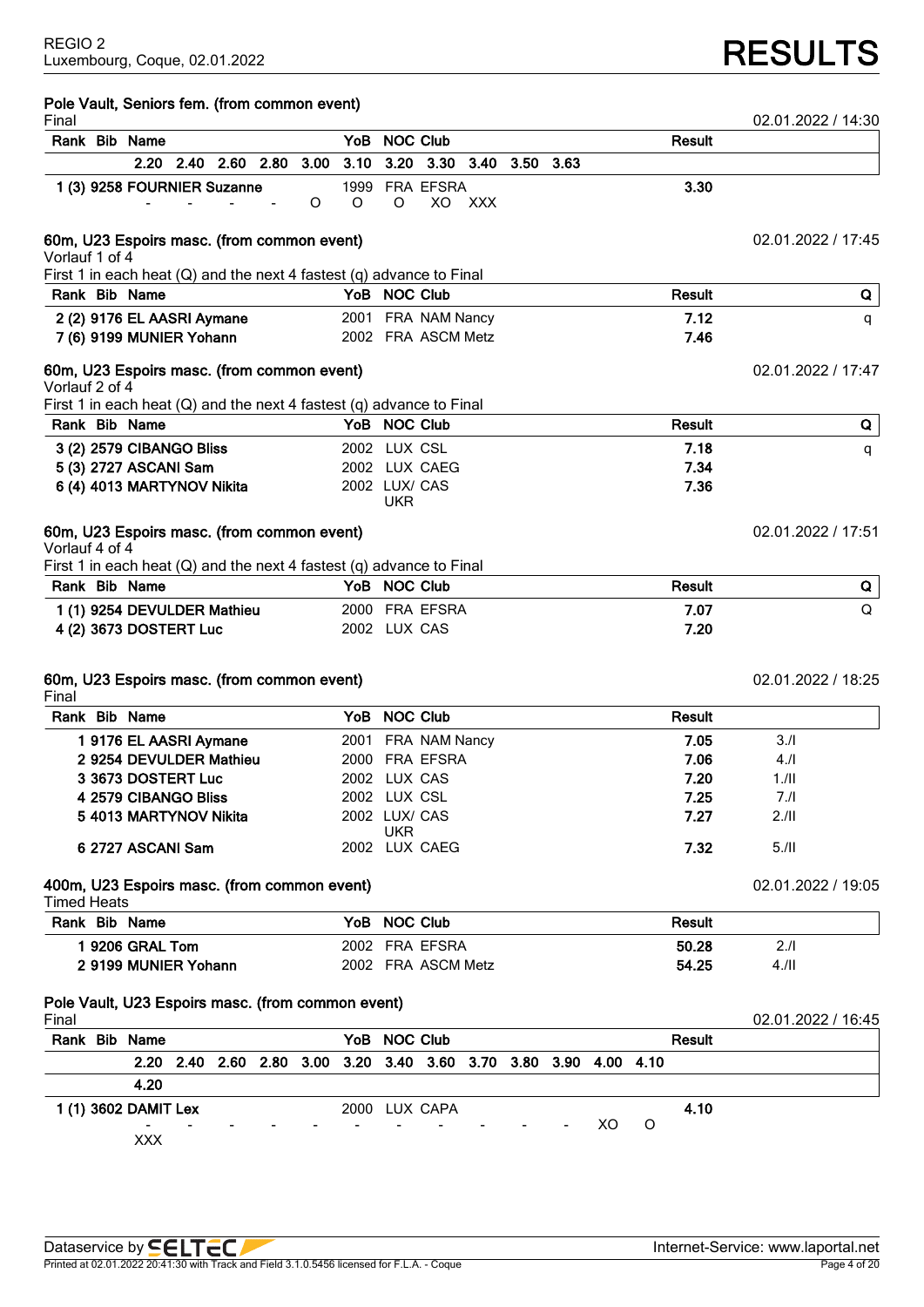**Triple Jump, U23 Espoirs masc. (from common event)**

| Final                 |                                                                      |           |   |                               |       |      |                       |                 |        |            |            |               | 02.01.2022 / 14:30 |
|-----------------------|----------------------------------------------------------------------|-----------|---|-------------------------------|-------|------|-----------------------|-----------------|--------|------------|------------|---------------|--------------------|
|                       | Rank Bib Name                                                        |           |   |                               |       |      | YoB NOC Club          |                 |        |            |            | <b>Result</b> |                    |
|                       | - T1 -                                                               | - Т2 -    |   | - ТЗ -                        |       |      | - T4 -                |                 | - Т5 - |            | - Т6 -     |               |                    |
|                       | 1 (2) 2579 CIBANGO Bliss                                             |           |   |                               |       |      | 2002 LUX CSL          |                 |        |            |            | 13.62         |                    |
|                       | 13.31                                                                | 13.39     |   |                               | 13.56 |      | 13.32                 |                 | 13.24  |            | 13.62      |               |                    |
| <b>Starting order</b> |                                                                      |           | 1 | 2                             | 3     | 4    | 5                     |                 |        |            |            |               |                    |
| Finale                |                                                                      |           |   | 1307 2579 9141 1663 9195      |       |      |                       |                 |        |            |            |               |                    |
| Final                 | Shot Put, U23 Espoirs masc. (7.26kg) (from common event)             |           |   |                               |       |      |                       |                 |        |            |            |               | 02.01.2022 / 17:45 |
|                       | Rank Bib Name                                                        |           |   |                               |       |      | YoB NOC Club          |                 |        |            |            | <b>Result</b> |                    |
|                       | $-T1-$                                                               | $-72-$    |   | $- T3 -$                      |       |      | - T4 -                |                 | - T5 - |            | - T6 -     |               |                    |
|                       | 1 (1) 1664 MICHEL Benjamin<br>x                                      | 11.62     |   | 11.19                         |       |      | 11.53                 | 2000 LUX CELTIC | x      |            | х          | 11.62         |                    |
|                       | 2 (3) 1893 NOVAK Jon<br>10.68                                        | 10.75     |   | 10.41                         |       |      | 2002 LUX CSL<br>10.26 |                 | 10.35  |            | 10.63      | 10.75         |                    |
| <b>Starting order</b> |                                                                      |           | 1 | $\overline{2}$                | 3     | 4    | 5                     |                 |        |            |            |               |                    |
| Finale                |                                                                      |           |   | 2296 2126 1893 9139 1664      |       |      |                       |                 |        |            |            |               |                    |
| Vorlauf 1 of 3        | 60m, U23 Espoirs fem. (from common event)                            |           |   |                               |       |      |                       |                 |        |            |            |               | 02.01.2022 / 17:00 |
|                       | First 2 in each heat (Q) and the next 2 fastest (q) advance to Final |           |   |                               |       |      |                       |                 |        |            |            |               |                    |
|                       | Rank Bib Name                                                        |           |   |                               |       |      | YoB NOC Club          |                 |        |            |            | <b>Result</b> | Q                  |
|                       | 1 (4) 9188 CHEVALIER Lorie                                           |           |   |                               |       |      |                       | 2002 FRA NANCY  |        |            |            | 8.41          |                    |
|                       | 2 (5) 3368 SCHANEN Debbie                                            |           |   |                               |       |      |                       | 2001 LUX FOLA   |        |            |            | 8.47          |                    |
| Final                 | 60m, U23 Espoirs fem. (from common event)                            |           |   |                               |       |      |                       |                 |        |            |            |               | 02.01.2022 / 18:10 |
|                       | Rank Bib Name                                                        |           |   |                               |       | YoB  |                       | <b>NOC Club</b> |        |            |            | Result        |                    |
|                       | 1 9188 CHEVALIER Lorie                                               |           |   |                               |       |      |                       | 2002 FRA NANCY  |        |            |            | 8.30          |                    |
|                       | 2 3368 SCHANEN Debbie                                                |           |   |                               |       |      |                       | 2001 LUX FOLA   |        |            |            | 8.49          |                    |
| Final                 | High Jump, U23 Espoirs fem. (from common event)                      |           |   |                               |       |      |                       |                 |        |            |            |               | 02.01.2022 / 17:00 |
|                       | Rank Bib Name                                                        |           |   |                               |       |      | YoB NOC Club          |                 |        |            |            | Result        |                    |
|                       | 1.30                                                                 | 1.35 1.40 |   | 1.45                          | 1.50  | 1.55 |                       | 1.58 1.61       |        | 1.64 1.67  |            |               |                    |
|                       | 1 (1) 9189 PICARD Lola                                               |           |   |                               |       |      |                       | 2001 FRA NANCY  |        |            |            | 1.64          |                    |
|                       |                                                                      |           |   |                               |       |      | $\circ$               |                 | O      | <b>XXX</b> |            |               |                    |
|                       | Pole Vault, U23 Espoirs fem. (from common event)                     |           |   |                               |       |      |                       |                 |        |            |            |               |                    |
| Final                 |                                                                      |           |   |                               |       |      |                       |                 |        |            |            |               | 02.01.2022 / 14:30 |
|                       | Rank Bib Name                                                        |           |   |                               |       |      | YoB NOC Club          |                 |        |            |            | <b>Result</b> |                    |
|                       |                                                                      |           |   | 2.20 2.40 2.60 2.80 3.00 3.10 |       |      |                       | 3.20 3.30       | 3.40   | 3.50 3.63  |            |               |                    |
|                       | 1(1) 9271 VAN CAPPELLEN Dag-Ferene 2000 BEL OEH                      |           |   |                               |       |      | XXO                   |                 | XO     |            | <b>XXX</b> | 3.40          |                    |
|                       |                                                                      |           |   |                               |       |      |                       |                 |        |            |            |               |                    |
| Final                 | Shot Put, U23 Espoirs fem. (4kg) (from common event)                 |           |   |                               |       |      |                       |                 |        |            |            |               | 02.01.2022 / 15:30 |
|                       | Rank Bib Name                                                        |           |   |                               |       |      | YoB NOC Club          |                 |        |            |            | Result        |                    |
|                       | $-T1 -$                                                              | $-72-$    |   | $- T3 -$                      |       |      | $-$ T4 $-$            |                 | $-75-$ |            | $-76-$     |               |                    |

|                       | ivani cip radinc           |                              |        |   |        |                          |                             | .      |       |
|-----------------------|----------------------------|------------------------------|--------|---|--------|--------------------------|-----------------------------|--------|-------|
|                       | $-11 -$                    | - T2 -                       | - T3 - |   | - T4 - |                          | - T5 -                      | - Т6 - |       |
|                       |                            | 1 (1) 9192 SCHIELE Katharina |        |   |        |                          | 2000 GER TSG Heilbronn 1845 |        | 13.91 |
|                       | 13.83                      | 13.83                        | х      |   | x      |                          | 13.91                       | 13.68  |       |
|                       | 2 (2) 9188 CHEVALIER Lorie |                              |        |   |        | 2002 FRA NANCY           |                             |        | 9.35  |
|                       | 8.20                       | 9.09                         | х      |   | 9.35   |                          | 9.27                        | 8.56   |       |
| <b>Starting order</b> |                            |                              | 2      | З | 4      | 5                        |                             |        |       |
| Finale                |                            |                              |        |   |        | 1214 2756 1458 9188 9192 |                             |        |       |

Luxembourg, Coque, 02.01.2022 **RESULTS**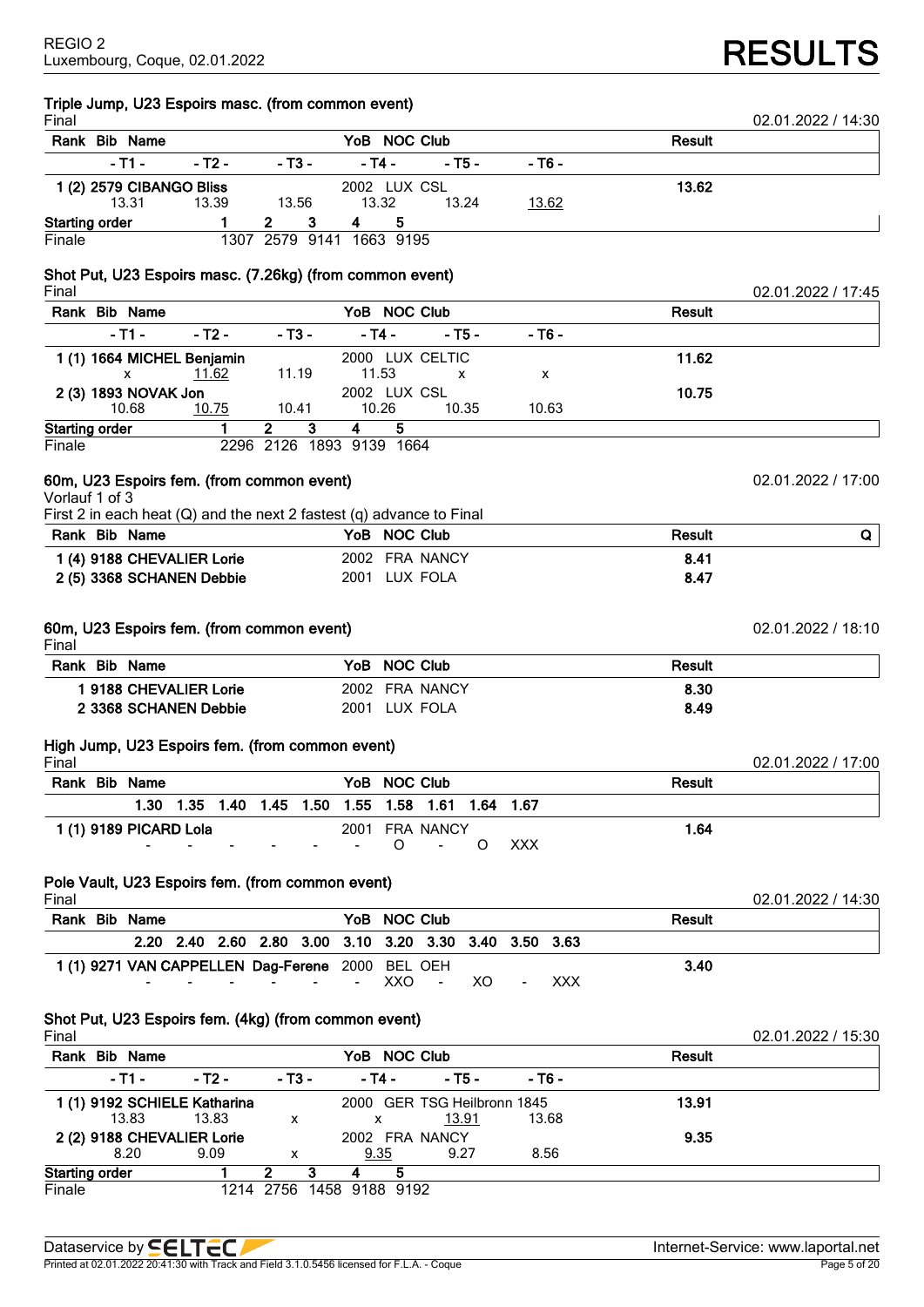# **RESULTS**

**60m, U20 Juniors masc. (from common event)** 02.01.2022 / 17:45

| <br>Vorlauf 1 of 4                                                       |                      |               |                    |
|--------------------------------------------------------------------------|----------------------|---------------|--------------------|
| First 1 in each heat $(Q)$ and the next 4 fastest $(q)$ advance to Final |                      |               |                    |
| Rank Bib Name                                                            | YoB NOC Club         | Result        | Q                  |
| 1 (1) 9202 BOSSE Badou                                                   | 2003 FRA EFSRA       | 6.91          | Q                  |
| 2 (3) 9193 MIELCZAREK Cordian                                            | 2004 GER 1FCK        | 7.14          | q                  |
| 4 (5) 2985 BRAGG Ernest                                                  | 2004 LUX/ CSL        | 7.32          |                    |
| 9136 GANASSIN Enrico                                                     | CAN<br>2003 LUX CSL  | <b>DNS</b>    |                    |
| 60m, U20 Juniors masc. (from common event)<br>Vorlauf 2 of 4             |                      |               | 02.01.2022 / 17:47 |
| First 1 in each heat $(Q)$ and the next 4 fastest $(q)$ advance to Final |                      |               |                    |
| Rank Bib Name                                                            | YoB NOC Club         | <b>Result</b> | Q                  |
| 8 (6) 9200 PAGNACCO Luca                                                 | 2004 FRA ASCM Metz   | 7.61          |                    |
| 60m, U20 Juniors masc. (from common event)<br>Vorlauf 3 of 4             |                      |               | 02.01.2022 / 17:49 |
| First 1 in each heat $(Q)$ and the next 4 fastest $(q)$ advance to Final |                      |               |                    |
| Rank Bib Name                                                            | YoB NOC Club         | <b>Result</b> | Q                  |
| 3 (2) 9141 GANDOIN Camille                                               | 2004 FRA NANCY       | 7.15          | q                  |
| 6 (4) 2870 SILVA SIMOES Yoann                                            | 2003 POR CAS         | 7.47          |                    |
| 10 (5) 3869 BERTEMES Vincent                                             | 2004 LUX LIAL        | 7.67          |                    |
| 60m, U20 Juniors masc. (from common event)<br>Vorlauf 4 of 4             |                      |               | 02.01.2022 / 17:51 |
| First 1 in each heat $(Q)$ and the next 4 fastest $(q)$ advance to Final |                      |               |                    |
| Rank Bib Name                                                            | YoB NOC Club         | <b>Result</b> | Q                  |
| 5 (4) 1735 WEBER Felix                                                   | 2003 LUX CAEG        | 7.42          |                    |
| 7 (5) 1663 TASCH Luca                                                    | 2003 LUX CSL         | 7.57          |                    |
| 9 (6) 9263 BORN Marc                                                     | 2003 GER PST Trier   | 7.64          |                    |
| 11 (7) 3427 BELLUCCI Matteo                                              | 2003 FRA CAD         | 7.79          |                    |
| 60m, U20 Juniors masc. (from common event)<br>Final                      |                      |               | 02.01.2022 / 18:25 |
| Rank Bib Name                                                            | YoB NOC Club         | <b>Result</b> |                    |
| 19202 BOSSE Badou                                                        | 2003 FRA EFSRA       | 6.86          | 1.1                |
| 2 9193 MIELCZAREK Cordian                                                | 2004 GER 1FCK        | 7.10          | 5.1                |
| 3 9141 GANDOIN Camille                                                   | 2004 FRA NANCY       | 7.20          | 6.1                |
| 4 2985 BRAGG Ernest                                                      | 2004 LUX/ CSL<br>CAN | 7.32          | $4.$ /II           |
| 5 1735 WEBER Felix                                                       | 2003 LUX CAEG        | 7.39          | 8.11               |
| 400m, U20 Juniors masc. (from common event)<br><b>Timed Heats</b>        |                      |               | 02.01.2022 / 19:05 |
| Rank Bib Name                                                            | YoB NOC Club         | <b>Result</b> |                    |
| 1 2920 JOUANNEAU Nahom                                                   | 2004 LUX CSL         | 51.02         | 3.1                |
| 2 3427 BELLUCCI Matteo                                                   | 2003 FRA CAD         | 52.12         | $1.1$ III          |
| 3 9134 RAUCHS Félix                                                      | 2003 LUX FOLA        | 52.13         | 6.1                |
| 4 3854 RAUCHS Nicolas                                                    | 2003 LUX FOLA        | 52.18         | 1/II               |
| 5 9207 NEPPER Nattan                                                     | 2004 FRA EFSRA       | 52.89         | 2.11               |
| 6 3467 SCHLAMMES Ben                                                     | 2004 LUX CELTIC      | 53.23         | 3.11               |
| 7 9156 KELLER Jan                                                        | 2003 GER KONZ TG     | 54.66         | 2.111              |

**8 3869 BERTEMES Vincent** 2004 LUX LIAL **57.79** 3./III

# Printed at 02.01.2022 20:41:30 with Track and Field 3.1.0.5456 licensed for F.L.A. - Coque Page 6 of 20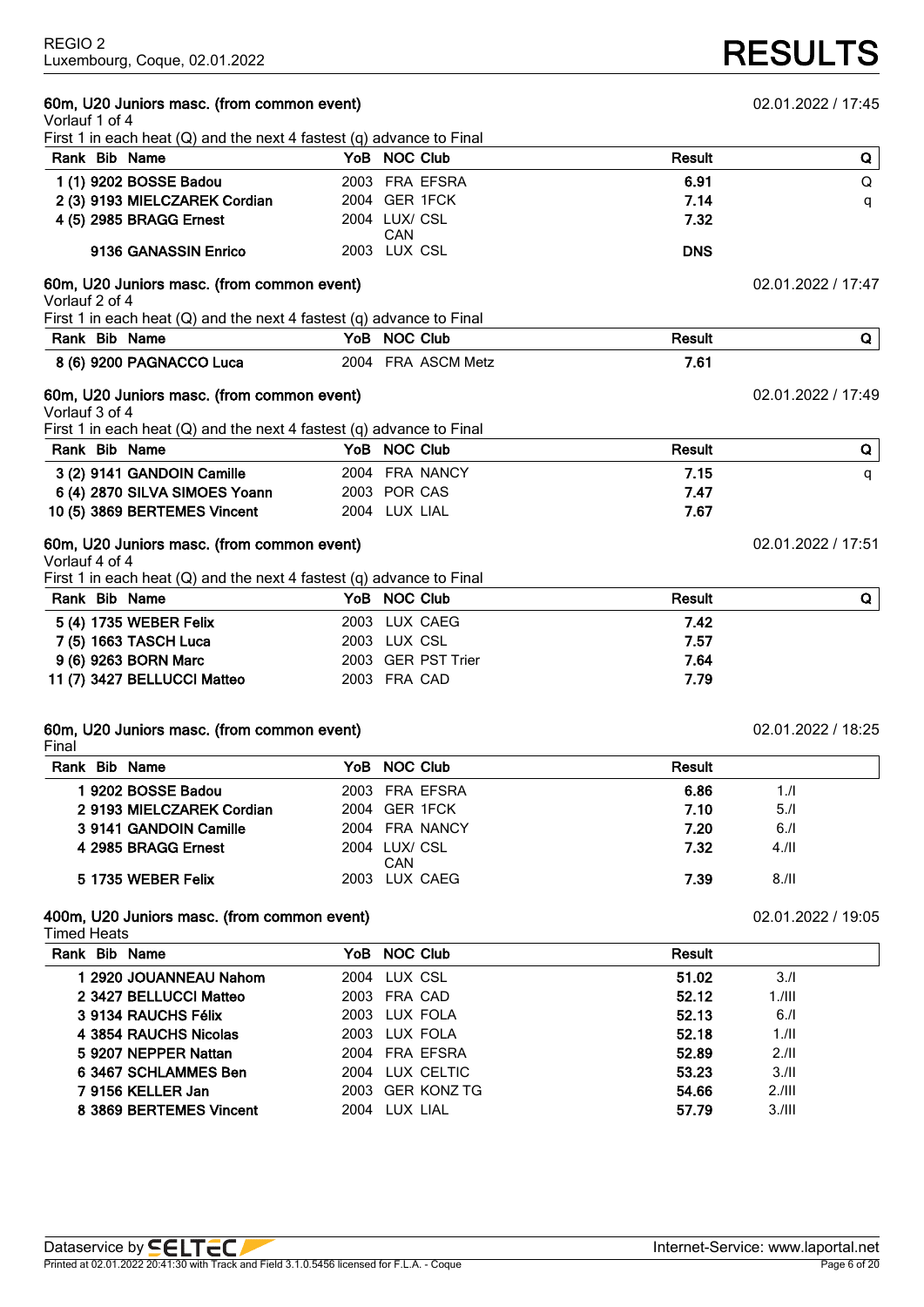# **60m Hurdles, U20 Juniors masc. (0.991m) (from common event)** 02.01.2022 / 15:00

Vorlauf 8 fastest (q) advance to Final

| Rank Bib Name                 | YoB NOC Club         | Result |   |
|-------------------------------|----------------------|--------|---|
| 1 (1) 9200 PAGNACCO Luca      | 2004 FRA ASCM Metz   | 8.51   |   |
| 2 (3) 2985 BRAGG Ernest       | 2004 LUX/ CSL<br>CAN | 9.03   | a |
| 3 (4) 9193 MIELCZAREK Cordian | 2004 GER 1FCK        | 9.05   |   |
| 4 (5) 2733 SCHMITZ Lenny      | 2003 LUX CAPA        | 9.13   |   |

### **60m Hurdles, U20 Juniors masc. (0.991m) (from common event)** 02.01.2022 / 16:00 Final

| Rank Bib Name             | YoB NOC Club         | Result |
|---------------------------|----------------------|--------|
| 1 9200 PAGNACCO Luca      | 2004 FRA ASCM Metz   | 8.46   |
| 2 2985 BRAGG Ernest       | 2004 LUX/ CSL<br>CAN | 8.93   |
| 3 9193 MIELCZAREK Cordian | 2004 GER 1FCK        | 8.97   |
| 4 2733 SCHMITZ Lenny      | 2003 LUX CAPA        | 9.22   |

# **Pole Vault, U20 Juniors masc. (from common event)**

| Final |                         |  |        |              |              |                                                                  |  |  |               | 02.01.2022 / 16:45 |
|-------|-------------------------|--|--------|--------------|--------------|------------------------------------------------------------------|--|--|---------------|--------------------|
|       | Rank Bib Name           |  |        |              | YoB NOC Club |                                                                  |  |  | <b>Result</b> |                    |
|       |                         |  |        |              |              | 2.20 2.40 2.60 2.80 3.00 3.20 3.40 3.60 3.70 3.80 3.90 4.00 4.10 |  |  |               |                    |
|       | 4.20                    |  |        |              |              |                                                                  |  |  |               |                    |
|       | 1 (3) 9158 RATY Bastien |  |        | 2004 BEL ACD |              |                                                                  |  |  | 3.70          |                    |
|       | $\sim$                  |  | $\sim$ |              |              | XO O O O XXX                                                     |  |  |               |                    |
|       |                         |  |        |              |              |                                                                  |  |  |               |                    |

# **Triple Jump, U20 Juniors masc. (from common event)**

Final 02.01.2022 / 14:30 **Rank Bib Name YoB NOC Club Result - T1 - - T2 - - T3 - - T4 - - T5 - - T6 - 1 (1) 9141 GANDOIN Camille** 2004 FRA NANCY **14.01** 13.59 14.01 13.88 x 13.76 13.64 **2 (3) 1663 TASCH Luca** 2003 LUX CSL **13.56** 13.18 13.26 13.25 13.06 13.16 13.56 **Starting order 1 2 3 4 5** Finale 1307 2579 9141 1663 9195

# **Shot Put, U20 Juniors masc. (6kg) (from common event)**

| Final                   |        |        |   |        |                          |        |        |               | 02.01.2022 / 17:45 |
|-------------------------|--------|--------|---|--------|--------------------------|--------|--------|---------------|--------------------|
| Rank<br><b>Bib Name</b> |        |        |   |        | YoB NOC Club             |        |        | <b>Result</b> |                    |
| - T1 -                  | - T2 - | - T3 - |   | - T4 - |                          | - T5 - | $-76-$ |               |                    |
| 1 (5) 2126 STRAUS Shawn |        |        |   |        | 2003 LUX CAPA            |        |        | 8.87          |                    |
| 8.53                    | 8.40   | 8.42   |   | 8.85   |                          | 8.63   | 8.87   |               |                    |
| <b>Starting order</b>   |        | 2      | 3 | 4      | 5                        |        |        |               |                    |
| Finale                  |        |        |   |        | 2296 2126 1893 9139 1664 |        |        |               |                    |

# **60m, U20 Juniors fém. (from common event)** 02.01.2022 / 17:00

Vorlauf 1 of 3

First 2 in each heat (Q) and the next 2 fastest (q) advance to Final

| Rank Bib Name           |                         | YoB NOC Club         | Result | Q |
|-------------------------|-------------------------|----------------------|--------|---|
| 1 (2) 1891 KANTE Abia   |                         | 2003 BEL CSL         | 7.88   | Q |
|                         | 5 (3) 2387 GENSON Julie | 2003 LUX CSL         | 8.40   |   |
| 10 (6) 9167 VELLE Julie |                         | 2004 FRA AS Guénange | 8.74   |   |
| 11 (7) 3161 BECKER Lena |                         | 2004 LUX CAD         | 8.94   |   |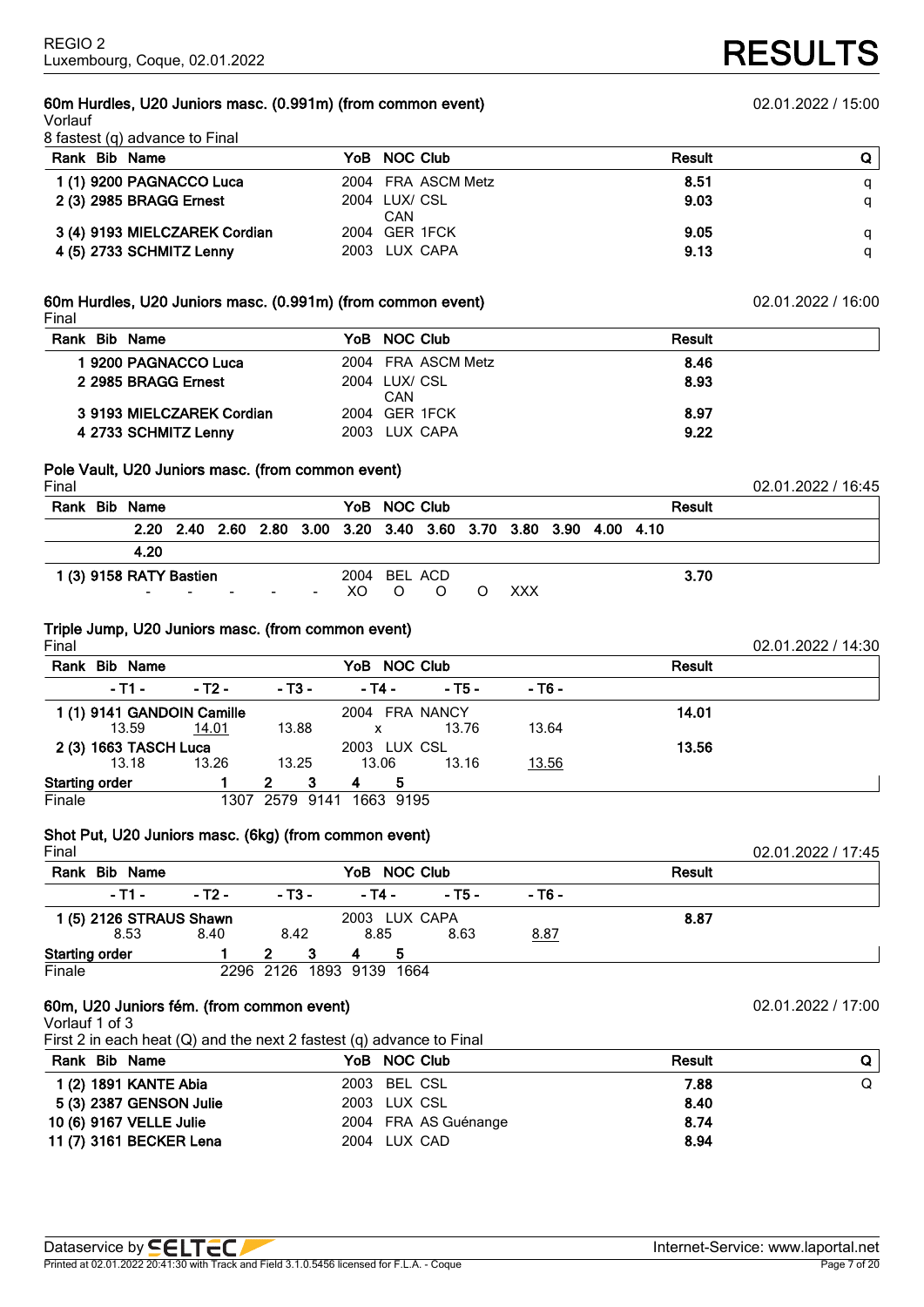### **60m, U20 Juniors fém. (from common event)** 02.01.2022 / 17:02 Vorlauf 2 of 3

First 2 in each heat (Q) and the next 2 fastest (q) advance to Final

| <b>Result</b><br>YoB NOC Club |  |
|-------------------------------|--|
| 2003 EST CSL<br>8.32          |  |
| 2003 ITA CSL<br>8.55          |  |
| 8.59<br>2003 LUX FOLA         |  |
| 8.69<br>2004 GER PST Trier    |  |
|                               |  |

# **60m, U20 Juniors fém. (from common event)** 02.01.2022 / 17:04

Vorlauf 3 of 3

First 2 in each heat (Q) and the next 2 fastest (q) advance to Final

| Rank Bib Name             | YoB NOC Club       | <b>Result</b> |  |
|---------------------------|--------------------|---------------|--|
| 2 (3) 9267 STEILEN Lilian | 2003 GER PST Trier | 8.25          |  |
| 3 (4) 3495 RIES Louise    | 2003 LUX CSL       | 8.32          |  |
| 8 (5) 2995 FOLEY Maureen  | 2003 LUX CAEG      | 8.65          |  |

#### **60m, U20 Juniors fém. (from common event)** 02.01.2022 / 18:10 Final

| r II idi              |                    |        |  |
|-----------------------|--------------------|--------|--|
| Rank Bib Name         | YoB NOC Club       | Result |  |
| 1 1891 KANTE Abia     | 2003 BEL CSL       | 7.85   |  |
| 2 9267 STEILEN Lilian | 2003 GER PST Trier | 8.25   |  |
| 3 1458 LENSMENT Anna  | 2003 EST CSL       | 8.43   |  |
| 4 2387 GENSON Julie   | 2003 LUX CSL       | 8.46   |  |
|                       |                    |        |  |

## **400m, U20 Juniors fém. (from common event)** 02.01.2022 / 18:45

Timed Heats

| Rank Bib Name           | YoB NOC Club | Result |
|-------------------------|--------------|--------|
| l 9252 PECHEUR Emma     | 2004 BEL ULA | 69.29  |
| 2 9251 BONEFELD Katrine | 2004 BEL ULA | 71.48  |

# **60m Hurdles, U20 Juniors fém. (0.84m) (from common event)** 02.01.2022 / 14:40

Vorlauf

8 fastest (q) advance to Final

| Rank Bib Name            | YoB NOC Club  | Result | Q |
|--------------------------|---------------|--------|---|
| 1 (3) 1458 LENSMENT Anna | 2003 EST CSL  | 9.38   | a |
| 2 (4) 1891 KANTE Abia    | 2003 BEL CSL  | 10.17  | a |
| 3 (5) 3459 WAGNER Elise  | 2004 LUX FOLA | 10.45  | a |
| 4 (6) 3495 RIES Louise   | 2003 LUX CSL  | 10.47  |   |
| 5 (7) 2995 FOLEY Maureen | 2003 LUX CAEG | 10.54  | a |

#### **60m Hurdles, U20 Juniors fém. (0.84m) (from common event)** 02.01.2022 / 15:46 Final

| ll Ial               |               |        |  |
|----------------------|---------------|--------|--|
| Rank Bib Name        | YoB NOC Club  | Result |  |
| 1 1458 LENSMENT Anna | 2003 EST CSL  | 9.24   |  |
| 2 1891 KANTE Abia    | 2003 BEL CSL  | 10.07  |  |
| 3 3495 RIES Louise   | 2003 LUX CSL  | 10.45  |  |
| 4 2995 FOLEY Maureen | 2003 LUX CAEG | 10.55  |  |
| 5 3459 WAGNER Elise  | 2004 LUX FOLA | 10.60  |  |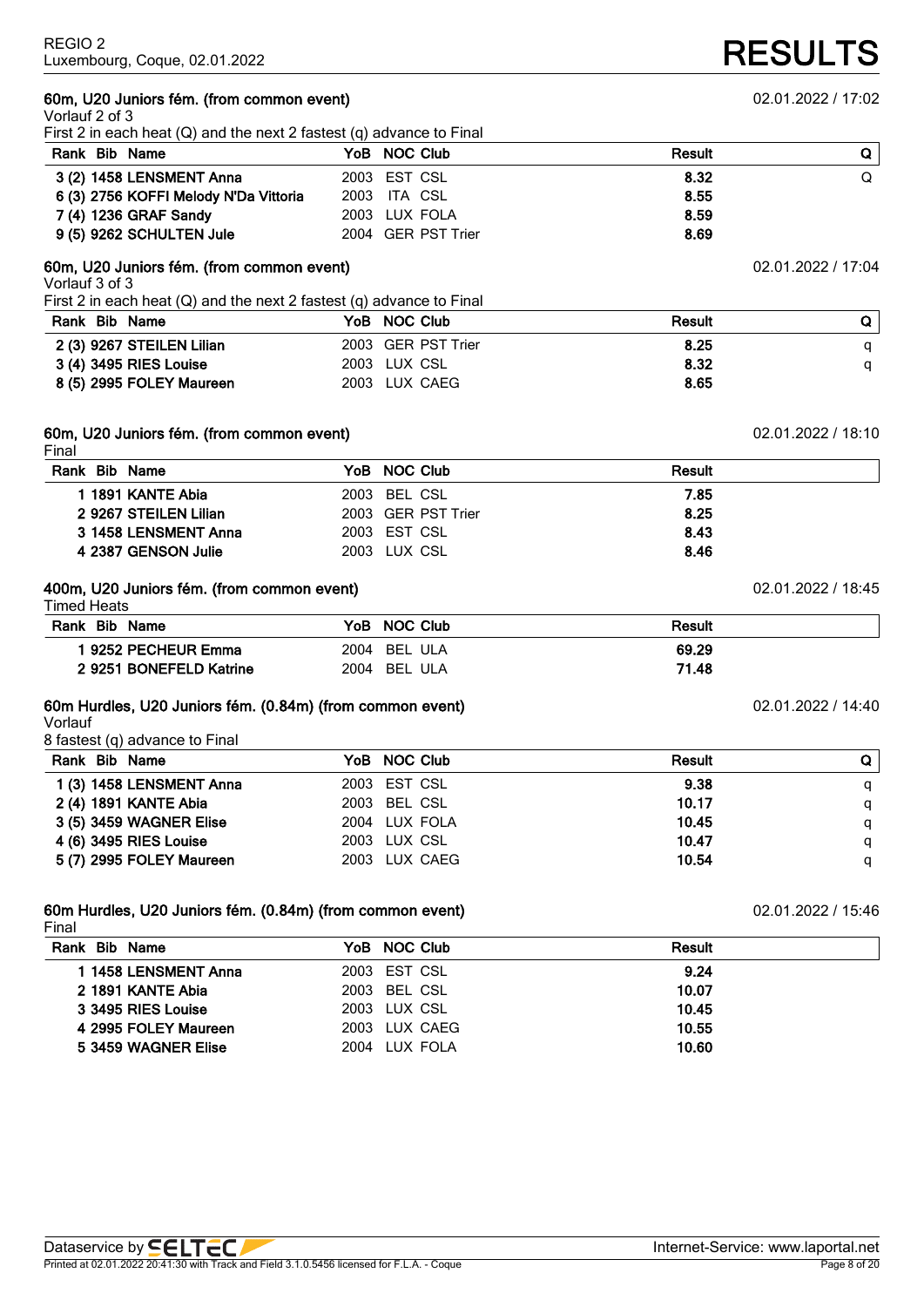# **RESULTS**

| High Jump, U20 Juniors fém. (from common event)<br>Final                                                    |                                                                         |               | 02.01.2022 / 17:00 |
|-------------------------------------------------------------------------------------------------------------|-------------------------------------------------------------------------|---------------|--------------------|
| Rank Bib Name                                                                                               | YoB NOC Club                                                            | Result        |                    |
| 1.30<br>1.50<br>1.35 1.40 1.45                                                                              | 1.55<br>1.58<br>1.61<br>1.64<br>1.67                                    |               |                    |
| 1 (8) 9262 SCHULTEN Jule                                                                                    | 2004 GER PST Trier                                                      | 1.45          |                    |
| O<br>O<br>XO<br><b>XXX</b><br>O                                                                             |                                                                         |               |                    |
| Pole Vault, U20 Juniors fém. (from common event)                                                            |                                                                         |               |                    |
| Final                                                                                                       |                                                                         |               | 02.01.2022 / 14:30 |
| Rank Bib Name                                                                                               | YoB NOC Club                                                            | Result        |                    |
| 2.80<br>3.00<br>2.20<br>2.40 2.60                                                                           | 3.20 3.30 3.40<br>3.10<br>3.50 3.63                                     |               |                    |
| 1 (1) 9145 HOUDELET Agathe                                                                                  | 2004 FRA DAC Reims                                                      | 3.40          |                    |
| XXO<br>O                                                                                                    | O<br>O<br>XO<br><b>XXX</b>                                              |               |                    |
| Shot Put, U20 Juniors fém. (4kg) (from common event)                                                        |                                                                         |               |                    |
| Final<br>Rank Bib Name                                                                                      | YoB NOC Club                                                            | <b>Result</b> | 02.01.2022 / 15:30 |
|                                                                                                             |                                                                         |               |                    |
| $-$ T1 $-$<br>$-13-$<br>- т2 -                                                                              | $-$ T4 $-$<br>$-76-$<br>- Т5 -                                          |               |                    |
| 1 (3) 1458 LENSMENT Anna<br>8.90<br>8.73<br>9.04                                                            | 2003 EST CSL<br>9.09<br>8.67<br>8.40                                    | 9.09          |                    |
| 2 (4) 1214 FUNCK Wendy                                                                                      | 2004 LUX CELTIC                                                         | 7.90          |                    |
| 6.82<br>6.70<br>7.73                                                                                        | 7.90<br>7.73<br>7.13                                                    |               |                    |
| 3 (5) 2756 KOFFI Melody N'Da Vittoria                                                                       | 2003 ITA CSL                                                            | 7.62          |                    |
| 7.62<br>6.80<br>6.89                                                                                        | 7.30<br>6.83<br>7.49                                                    |               |                    |
| 3<br><b>Starting order</b><br>2<br>1214 2756 1458 9188 9192<br>Finale                                       | 5<br>4                                                                  |               |                    |
| Vorlauf 1 of 2<br>First 2 in each heat $(Q)$ and the next 4 fastest $(q)$ advance to Final<br>Rank Bib Name | YoB NOC Club                                                            | Result        | Q                  |
| 19180 OFIRI Kenzie                                                                                          | 2006 GER LAV Bayer Uerdingen/Dormagen                                   | 7.44          | Q                  |
| 2 9268 LEITZ Florian                                                                                        | 2006 GER PST Trier                                                      | 7.75          | Q                  |
| 3 9347 SERRA Romain                                                                                         | <b>BEL BBS</b><br>2005                                                  | 7.81          | q                  |
| 4 1159 COSTANTINI Luca                                                                                      | 2006 LUX CAD                                                            | 7.97          | q                  |
| 5 4059 BAN Ferenc                                                                                           | 2006 HUN CSL                                                            | 8.14          |                    |
| 6 9144 CARRE Paul                                                                                           | 2006 FRA NANCY                                                          | 8.34          |                    |
| 60m, U18 Cadets<br>Vorlauf 2 of 2                                                                           |                                                                         |               | 02.01.2022 / 17:32 |
| First 2 in each heat $(Q)$ and the next 4 fastest $(q)$ advance to Final                                    |                                                                         |               |                    |
| Rank Bib Name                                                                                               | YoB NOC Club                                                            | Result        | Q                  |
|                                                                                                             | 1 9179 KIANGEBENI Benayahou David 2006 GER LAV Bayer Uerdingen/Dormagen | 7.23          | Q                  |
| 2 9155 HAMISCH Albrecht                                                                                     | 2006 GER KONZ TG                                                        | 7.34          | Q                  |
| 3 2643 ANDRESINI Marino                                                                                     | 2005 LUX CAB                                                            | 7.46          | q                  |
| 4 2202 SEMEDO GOMES Geovane                                                                                 | 2006 CPV CAPA                                                           | 7.80          | q                  |
| 5 9478 SERRA Anthony                                                                                        | 2006 BEL BBS                                                            | 8.21          |                    |
| 6 4401 DERKENNE Maël                                                                                        | 2006 BEL CSL                                                            | 8.59          |                    |
| 60m, U18 Cadets                                                                                             |                                                                         |               | 02.01.2022 / 18:20 |
| Final<br>Rank Bib Name                                                                                      | YoB NOC Club                                                            | Result        |                    |
|                                                                                                             | 1 9179 KIANGEBENI Benayahou David 2006 GER LAV Bayer Uerdingen/Dormagen | 7.26          |                    |
| 2 9155 HAMISCH Albrecht                                                                                     | 2006 GER KONZ TG                                                        | 7.38          |                    |
| 3 9180 OFIRI Kenzie                                                                                         | 2006 GER LAV Bayer Uerdingen/Dormagen                                   | 7.38          |                    |

**4 2643 ANDRESINI Marino** 2005 LUX CAB **7.48 5 9268 LEITZ Florian** 2006 GER PST Trier **7.87**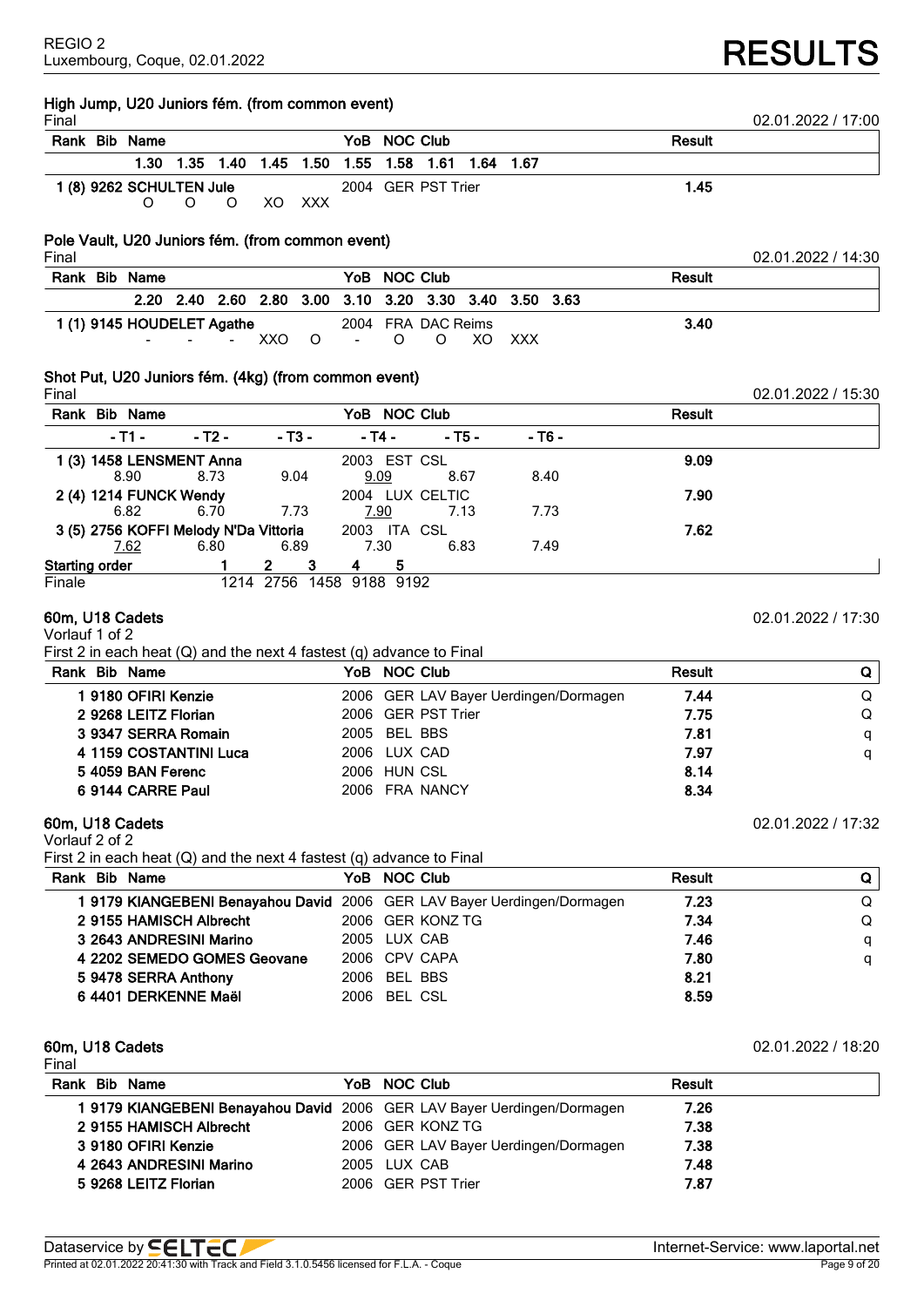### **60m, U18 Cadets - Continuation** 02.01.2022 / 18:20 Final

| Rank Bib Name               | YoB NOC Club  | Result |
|-----------------------------|---------------|--------|
| 6 9347 SERRA Romain         | 2005 BEL BBS  | 7.88   |
| 7 2202 SEMEDO GOMES Geovane | 2006 CPV CAPA | 7.90   |
| 8 1159 COSTANTINI Luca      | 2006 LUX CAD  | 7.97   |

# **400m, U18 Cadets** 02.01.2022 / 18:55

Timed Heats **Rank Bib Name YoB NOC Club Result 2230 FRIEDERICH David** 2005 LUX LIAL **52.12** 1./I **4015 TEIXEIRA Jory** 2005 LUX FLA/IND **52.14** 2./I **3156 DOS SANTOS ROCHA PINTO Rafael** POR FOLA **54.52** 3./I **4509 HENZ Victor** 2006 LUX CSL **54.59** 4./I **2976 REILAND Fabrice** 2006 LUX CELTIC **55.07** 1./II **9257 SWYNGHEDAUW Lucas** 2006 FRA EFSRA **57.10** 2./II **3270 WARNIER Gary** 2005 LUX CAB **57.12** 3./II **9268 LEITZ Florian** 2006 GER PST Trier **57.55** 5./I **4233 SCHRANTZ Oscar** 2006 LUX FOLA **57.81** 4./II **1160 PRIGENT Ethan** 2005 FRA CSL **60.39** 5./II

# **60m Hurdles, U18 Cadets (0.914m) (from common event)** 02.01.2022 / 15:00

Vorlauf

| 8 fastest (q) advance to Final |  |
|--------------------------------|--|
|--------------------------------|--|

| Bib<br>Rank<br>Name         | <b>NOC Club</b><br>YoB | Result |  |
|-----------------------------|------------------------|--------|--|
| 1 (2) 2230 FRIEDERICH David | 2005<br>_UX -<br>_IAL  | 8.60   |  |

#### **60m Hurdles, U18 Cadets (0.914m) (from common event)** 02.01.2022 / 16:00 Final

| н шаг                                         |                            |        |  |
|-----------------------------------------------|----------------------------|--------|--|
| Rank<br><b>Bib</b><br><b>Name</b>             | Club<br><b>NOC</b><br>YoB  | Result |  |
| י 2230 ⊓<br><b>David</b><br><b>FRIEDERICH</b> | <b>TIX</b><br>2005<br>-IAL | 8.44   |  |

# **Triple Jump, U18 Cadets (from common event)**

| Final                 |                       |        |                           |                |        |        |               | 02.01.2022 / 15:46 |
|-----------------------|-----------------------|--------|---------------------------|----------------|--------|--------|---------------|--------------------|
| Rank                  | <b>Bib Name</b>       |        |                           | YoB NOC Club   |        |        | <b>Result</b> |                    |
|                       | $-$ T1 $-$            | - T2 - | - T3 -                    | - T4 -         | - T5 - | - T6 - |               |                    |
|                       | 1 (2) 9144 CARRE Paul |        |                           | 2006 FRA NANCY |        |        | 11.87         |                    |
|                       | 11.35                 | 11.84  | $\boldsymbol{\mathsf{x}}$ | 11.85          | x      | 11.87  |               |                    |
| <b>Starting order</b> |                       |        |                           |                |        |        |               |                    |
| Finale                |                       | 3339   | 1885 1040 9144            |                |        |        |               |                    |

# **Shot Put, U18 Cadets (5kg) (from common event)**

Final 02.01.2022 / 16:16

| Rank Bib Name<br>YoB NOC Club |        |        |               |              |        | <b>Result</b> |  |
|-------------------------------|--------|--------|---------------|--------------|--------|---------------|--|
| - T1 -                        | - T2 - | - T3 - | - T4 -        | $-15-$       | - T6 - |               |  |
| 1 (3) 3438 DAUCH Raphaël      |        |        | 2005 LUX LIAL |              |        | 10.50         |  |
| 9.92                          | 9.91   | 10.50  | 9.40          | x            | 10.29  |               |  |
| 2 (4) 9347 SERRA Romain       |        |        | 2005 BEL BBS  |              |        | 10.16         |  |
| 9.84                          | 9.01   | 9.90   | 9.82          | <u>10.16</u> | 9.73   |               |  |
| 3 (6) 9137 WOLFCARIUS Tristan |        |        | 2005 LUX CSL  |              |        | 8.69          |  |
| 7.97                          | 8.69   | 8.33   | 8.63          | 8.39         | 7.94   |               |  |
| 4 (9) 9478 SERRA Anthony      |        |        | 2006 BEL BBS  |              |        | 8.29          |  |
| 7.62                          | 7.43   | 7.29   | 7.61          | 7.64         | 8.29   |               |  |
| 5 (11) 4059 BAN Ferenc        |        |        | 2006 HUN CSL  |              |        | 7.62          |  |
| x                             | 7.24   | 7.33   | 7.62          | 7.47         | 7.36   |               |  |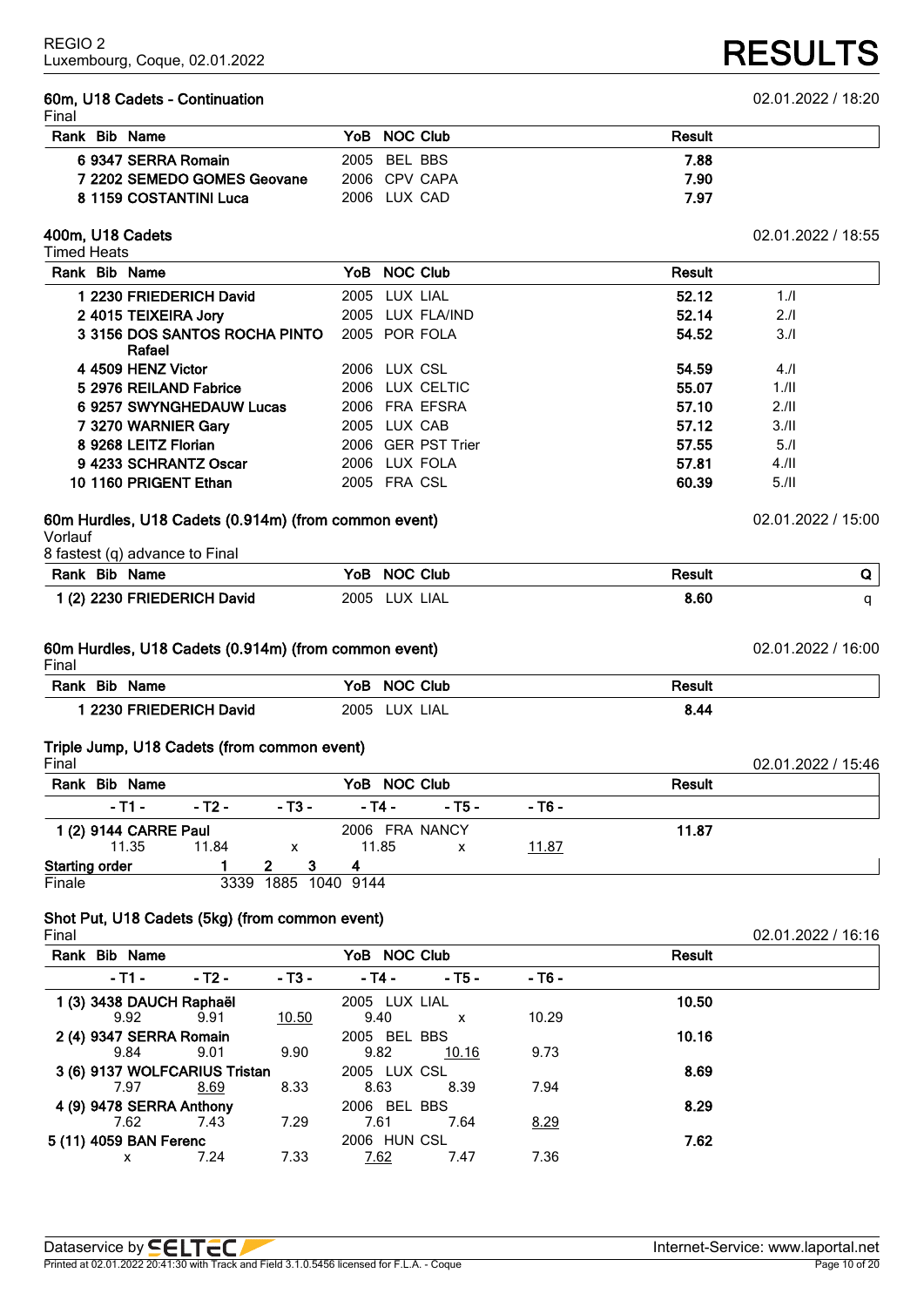# **Shot Put, U18 Cadets (5kg) (from common event) - Continuation**

| Final                   |        |           |   |        |              |        |     |                                                                            |    |    |        |    |    |    | 02.01.2022 / 16:16 |
|-------------------------|--------|-----------|---|--------|--------------|--------|-----|----------------------------------------------------------------------------|----|----|--------|----|----|----|--------------------|
| <b>Bib Name</b><br>Rank |        |           |   |        | YoB NOC Club |        |     |                                                                            |    |    | Result |    |    |    |                    |
| $-11 -$                 | - T2 - | $-13-$    |   | - T4 - |              | - T5 - |     | - T6 -                                                                     |    |    |        |    |    |    |                    |
| <b>Starting order</b>   | 16     | 2.<br>17  | 3 | 4      | 5 6          |        | - 7 | - 8                                                                        | -9 | 10 | 11     | 12 | 13 | 14 | 15                 |
| <b>Try 1-3</b>          |        | 9172 3339 |   |        |              |        |     | 4059 9137 3830 1885 3021 1537 4219 1755 2707 9170 9478 9171 9479 9347 3438 |    |    |        |    |    |    |                    |
| <b>Try 4-6</b>          |        |           |   |        |              |        |     | 4059 9478 9137 9347 3438 3021 2707 1885 3830 9171 9479 9172 3339           |    |    |        |    |    |    |                    |

Vorlauf 1 of 4

First 1 in each heat (Q) and the next 4 fastest (q) advance to Final

| Rank Bib Name |                                          | YoB NOC Club                    | Result | Q |
|---------------|------------------------------------------|---------------------------------|--------|---|
|               | 1 9270 OKUKU Holly                       | 2005 GER GSV Eintracht Baunatal | 7.66   | Q |
|               | 2 9260 STÖWER Lena                       | 2005 GER PST Trier              | 8.37   |   |
|               | 3 2255 MENGOLO MVOTTO Dorothee<br>Gloria | 2005 CMR CSL                    | 8.42   |   |
|               | 4 9319 WEBER Antonia                     | 2006 GER IDAR-OBERSTEIN LG      | 8.65   |   |
|               | 59315 PINSON Juliette                    | 2005 BEL BBS                    | 8.71   |   |
|               | 6 9183 UHLENBRUCH Mara                   | 2006 GER PERL                   | 8.75   |   |
|               | 7 1842 SCHEVERS Laureen                  | 2005 LUX CAS                    | 9.03   |   |
|               | 8 9219 MOLZ Johanna                      | 2006 GER IDAR-OBERSTEIN LG      | 9.36   |   |
|               |                                          |                                 |        |   |

# **60m, U18 Cadettes** 02.01.2022 / 16:47

Vorlauf 2 of 4

First 1 in each heat (Q) and the next 4 fastest (q) advance to Final

| Rank Bib Name           | YoB NOC Club                    | Result | Q I |
|-------------------------|---------------------------------|--------|-----|
| 1 9274 GELITZ Masha-Sol | 2006 GER GSV Eintracht Baunatal | 7.96   | Q   |
| 2 9208 TSHIBWABWA Melca | 2006 FRA EFSRA                  | 8.28   | q   |
| 3 2627 ANGELSBERG Lara  | 2006 LUX CELTIC                 | 8.56   |     |
| 4 3345 VAVAKOU Sofia    | 2005 LUX CSL                    | 8.62   |     |
| 59166 VELLE Romane      | 2006 FRA AS Guénange            | 8.64   |     |
| 6 9165 CHRIST Louise    | 2006 FRA AS Guénange            | 8.65   |     |
| 7 4357 JUSTE Holly      | 2006 LUX CSL                    | 8.73   |     |
| 8 2961 KARL Emma        | 2006 LUX CSL                    | 9.29   |     |

# **60m, U18 Cadettes** 02.01.2022 / 16:49

Vorlauf 3 of 4

First 1 in each heat (Q) and the next 4 fastest (q) advance to Final

| Rank Bib Name             | YoB NOC Club               | Result | Q |
|---------------------------|----------------------------|--------|---|
| I 9301 SCHMITZ Mia Louisa | 2006 GER IDAR-OBERSTEIN LG | 8.03   | Q |
| 2 9325 FINK Zoe May       | 2005 GER IDAR-OBERSTEIN LG | 8.27   | q |
| 3 1269 SPAGNOLI Marina    | 2005 LUX CAS               | 8.43   |   |
| 4 9256 BENAMAR Imane      | 2005 FRA EFSRA             | 8.54   |   |
| 5 1389 WEBER Julie        | 2005 LUX CAEG              | 8.67   |   |
| 6 1722 BOURG Nolwenn      | 2006 LUX CSL               | 8.80   |   |
| 7 9162 MOREAU Lilou       | 2005 BEL ACD               | 9.09   |   |
| 8 9152 KREBS Lilli        | 2006 GER KONZ TG           | 9.31   |   |

# **60m, U18 Cadettes** 02.01.2022 / 16:51

Vorlauf 4 of 4

First 1 in each heat (Q) and the next 4 fastest (q) advance to Final

| Rank Bib Name                  | YoB NOC Club                          | <b>Result</b> | Q |
|--------------------------------|---------------------------------------|---------------|---|
| 19181 STUPP Finja              | 2006 GER LAV Bayer Uerdingen/Dormagen | 8.14          | Q |
| 2 9169 COLLETTE Flora          | 2005 BEL SERAING Athlétisme           | 8.27          | a |
| 3 9220 SCHMITZ Mara Sophie     | 2006 GER IDAR-OBERSTEIN LG            | 8.31          | a |
| 4 1812 WEBER PETROVA Ina Sofia | 2006 LUX CAB                          | 8.57          |   |
| 5 2169 KETTMANN Milia          | 2005 LUX FOLA                         | 8.62          |   |



**60m, U18 Cadettes** 02.01.2022 / 16:45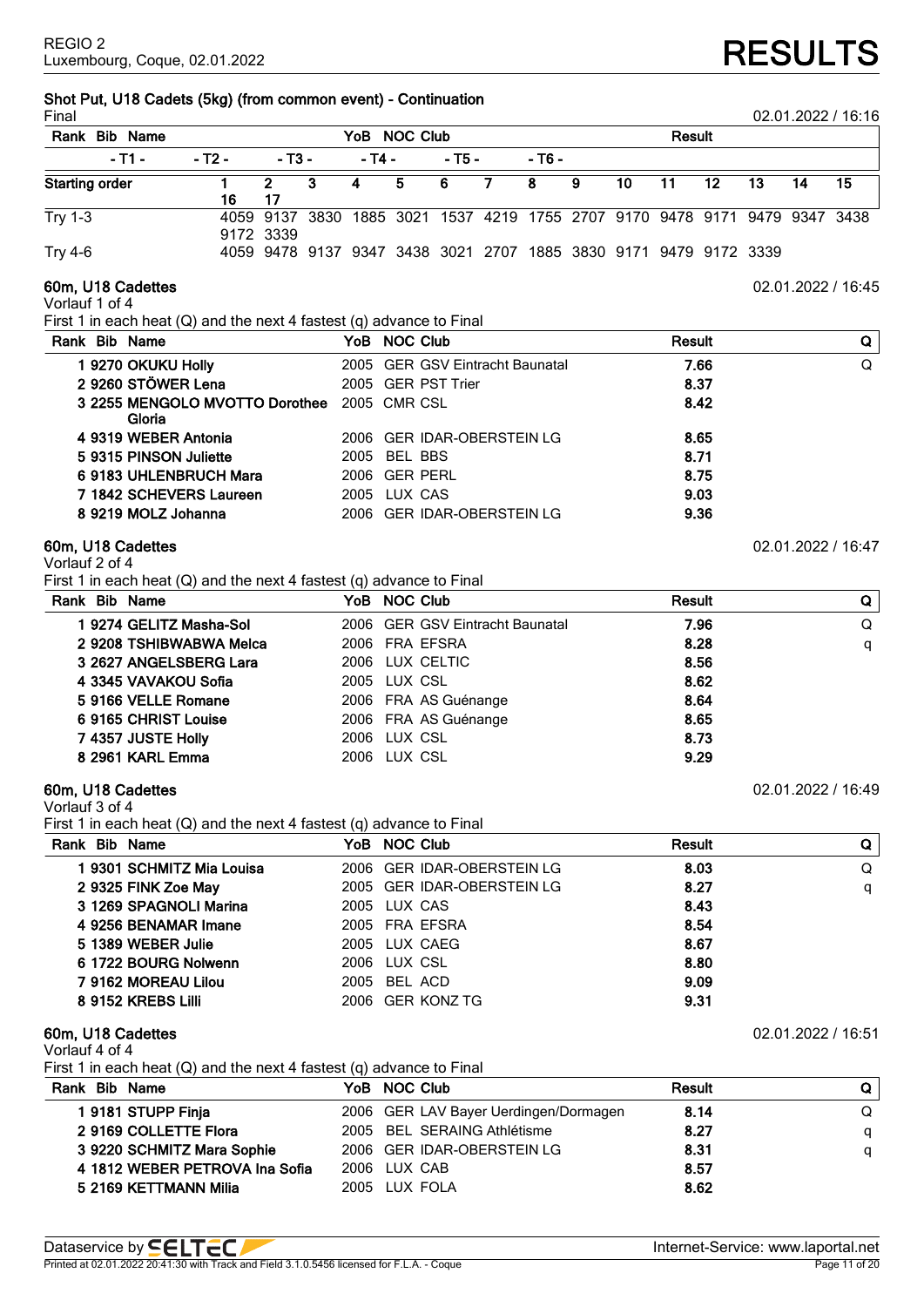# **60m, U18 Cadettes - Continuation** 02.01.2022 / 16:51

Vorlauf 4 of 4

First 1 in each heat (Q) and the next 4 fastest (q) advance to Final

| Rank Bib Name            | YoB NOC Club     | Result |  |
|--------------------------|------------------|--------|--|
| 6 3280 STEFFEN Rachel    | 2005 LUX CAB     | 8.63   |  |
| 7 9153 EKWEGBALU Joy     | 2006 GER KONZ TG | 8.90   |  |
| 8 9182 UHLENBRUCH Leonie | 2006 GER PERL    | 9.77   |  |

# **60m, U18 Cadettes** 02.01.2022 / 18:05

Final

| Rank Bib Name |                            | YoB NOC Club                          | <b>Result</b> |
|---------------|----------------------------|---------------------------------------|---------------|
|               | 1 9270 OKUKU Holly         | 2005 GER GSV Eintracht Baunatal       | 7.63          |
|               | 2 9274 GELITZ Masha-Sol    | 2006 GER GSV Eintracht Baunatal       | 7.92          |
|               | 3 9301 SCHMITZ Mia Louisa  | 2006 GER IDAR-OBERSTEIN LG            | 7.99          |
|               | 4 9181 STUPP Finja         | 2006 GER LAV Bayer Uerdingen/Dormagen | 8.16          |
|               | 5 9325 FINK Zoe May        | 2005 GER IDAR-OBERSTEIN LG            | 8.31          |
|               | 6 9169 COLLETTE Flora      | 2005 BEL SERAING Athlétisme           | 8.36          |
|               | 7 9220 SCHMITZ Mara Sophie | 2006 GER IDAR-OBERSTEIN LG            | 8.40          |
|               | 8 9208 TSHIBWABWA Melca    | 2006 FRA EFSRA                        | 8.43          |
|               |                            |                                       |               |

## **400m, U18 Cadettes** 02.01.2022 / 18:35

| Timed Heats                     |  |                      |            |               |  |  |  |  |  |
|---------------------------------|--|----------------------|------------|---------------|--|--|--|--|--|
| Rank Bib Name                   |  | YoB NOC Club         | Result     |               |  |  |  |  |  |
| 1 9210 BRESSON Malwenn          |  | 2006 FRA EFSRA       | 59.27      | 1.11          |  |  |  |  |  |
| 2 2805 GODINHO FERREIRA Daniela |  | 2005 LUX FOLA        | 60.89      | 1.1           |  |  |  |  |  |
| 3 3392 FOUX Iris                |  | 2006 LUX CAS         | 61.68      | 2.11          |  |  |  |  |  |
| 4 9211 PY Léa                   |  | 2006 FRA ESTY        | 65.93      | 2.11          |  |  |  |  |  |
| 5 2321 HUREMOVIC Mara           |  | 2005 LUX CAB         | 66.06      | 3.1           |  |  |  |  |  |
| 6 9259 BOURZEIS Clemence        |  | 2005 FRA EFSRA       | 67.55      | 4.11          |  |  |  |  |  |
| 7 3301 ROCHET Louna             |  | 2006 FRA CSL         | 78.14      | 3.11          |  |  |  |  |  |
| 9166 VELLE Romane               |  | 2006 FRA AS Guénange | <b>DNS</b> | $-/II$        |  |  |  |  |  |
| 9165 CHRIST Louise              |  | 2006 FRA AS Guénange | <b>DNS</b> | $-/$ II       |  |  |  |  |  |
| 2627 ANGELSBERG Lara            |  | 2006 LUX CELTIC      |            | $\mathcal{L}$ |  |  |  |  |  |

# **60m Hurdles, U18 Cadettes (0.762m)** 02.01.2022 / 14:30

Vorlauf 1 of 2

First 2 in each heat (Q) and the next 4 fastest (q) advance to Final

| Rank Bib Name             | YoB NOC Club                    | Result |   |
|---------------------------|---------------------------------|--------|---|
| 1 9274 GELITZ Masha-Sol   | 2006 GER GSV Eintracht Baunatal | 8.91   | Q |
| 2 9315 PINSON Juliette    | 2005 BEL BBS                    | 9.45   | Q |
| 3 3280 STEFFEN Rachel     | 2005 LUX CAB                    | 9.63   |   |
| 4 9301 SCHMITZ Mia Louisa | 2006 GER IDAR-OBERSTEIN LG      | 9.69   |   |
| 5 9169 COLLETTE Flora     | 2005 BEL SERAING Athlétisme     | 9.71   | a |
| 6 9219 MOLZ Johanna       | 2006 GER IDAR-OBERSTEIN LG      | 10.62  |   |

# **60m Hurdles, U18 Cadettes (0.762m)** 02.01.2022 / 14:32

Vorlauf 2 of 2

First 2 in each heat (Q) and the next 4 fastest (q) advance to Final

| Rank Bib Name              | YoB NOC Club               | Result | Q |
|----------------------------|----------------------------|--------|---|
| 19161 DE CONINCK Svenia    | 2005 BEL ACD               | 9.32   | Q |
| 2 1513 BOEVER Laurie       | 2006 LUX FOLA              | 9.52   |   |
| 3 9325 FINK Zoe May        | 2005 GER IDAR-OBERSTEIN LG | 9.88   | a |
| 4 9220 SCHMITZ Mara Sophie | 2006 GER IDAR-OBERSTEIN LG | 10.18  |   |
| 5 9319 WEBER Antonia       | 2006 GER IDAR-OBERSTEIN LG | 10.78  |   |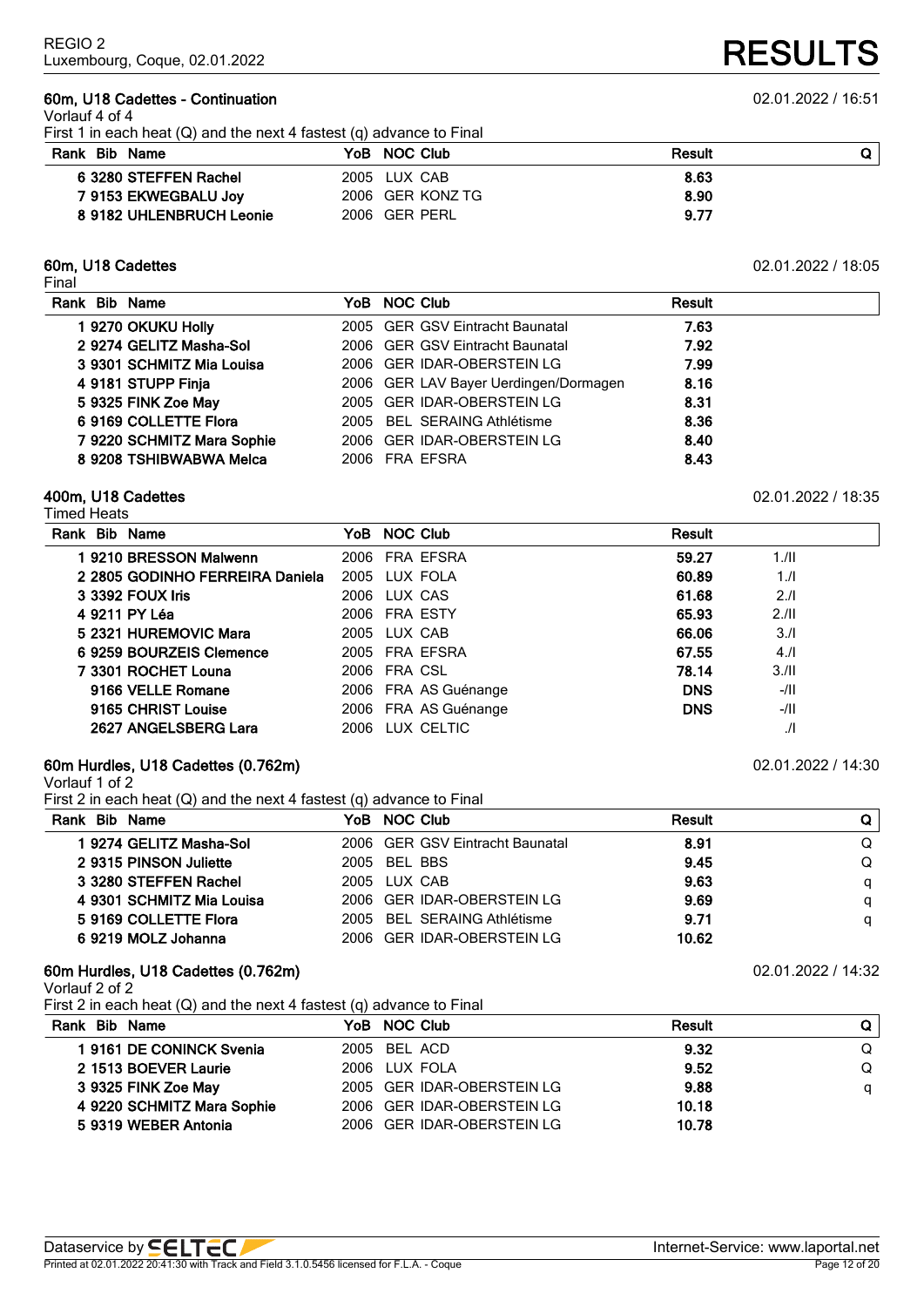# **60m Hurdles, U18 Cadettes (0.762m)** 02.01.2022 / 15:38

02.01.2022 / 17:00

**RESULTS** 

| Rank Bib Name              | YoB NOC Club                    | <b>Result</b> |  |
|----------------------------|---------------------------------|---------------|--|
| 1 9274 GELITZ Masha-Sol    | 2006 GER GSV Eintracht Baunatal | 8.84          |  |
| 2 9161 DE CONINCK Svenia   | 2005 BEL ACD                    | 9.43          |  |
| 3 9301 SCHMITZ Mia Louisa  | 2006 GER IDAR-OBERSTEIN LG      | 9.44          |  |
| 4 9315 PINSON Juliette     | 2005 BEL BBS                    | 9.49          |  |
| 5 9169 COLLETTE Flora      | 2005 BEL SERAING Athlétisme     | 9.50          |  |
| 6 1513 BOEVER Laurie       | 2006 IUX FOLA                   | 9.60          |  |
| 7 3280 STEFFEN Rachel      | 2005 LUX CAB                    | 9.74          |  |
| 9325 FINK Zoe May<br>162.7 | 2005 GER IDAR-OBERSTEIN LG      | DQ            |  |

# **High Jump, U18 Cadettes (from common event)**

| Rank Bib Name                |      |          |                          |      |            |              | YoB NOC Club |                      |           |     | Result |
|------------------------------|------|----------|--------------------------|------|------------|--------------|--------------|----------------------|-----------|-----|--------|
|                              | 1.30 | - 1.35   | 1.40                     | 1.45 | 1.50       | 1.55         | 1.58         | 1.61                 | 1.64 1.67 |     |        |
| 1 (2) 9161 DE CONINCK Svenia |      |          |                          |      |            | 2005         |              | BEL ACD              |           |     | 1.64   |
|                              |      |          |                          |      | O          | XO.          | O            | O                    | O         | XXX |        |
| 2 (3) 2889 BOURSCHEID Mia    |      |          |                          |      |            | 2006         | LUX CAD      |                      |           |     | 1.61   |
|                              |      |          |                          | O    | $\circ$    | $\circ$      | O            | XO                   | Xr        |     |        |
| 3 (4) 9166 VELLE Romane      |      |          |                          |      |            |              |              | 2006 FRA AS Guénange |           |     | 1.58   |
|                              |      |          |                          |      | XXO.       | $\circ$      |              | XXO XXX              |           |     |        |
| 4 (5) 9260 STÖWER Lena       |      |          |                          |      |            |              |              | 2005 GER PST Trier   |           |     | 1.55   |
|                              | O    | $\Omega$ | $\Omega$                 | XO.  | $\circ$    | XO.          | <b>XXX</b>   |                      |           |     |        |
| 5 (6) 9315 PINSON Juliette   |      |          |                          |      |            | 2005 BEL BBS |              |                      |           |     | 1.50   |
|                              |      |          | $\overline{\phantom{a}}$ | O    | XO.        | <b>XXX</b>   |              |                      |           |     |        |
| 6 (7) 2055 DO CARMO Lena     |      |          |                          |      |            | 2006 LUX CAD |              |                      |           |     | 1.45   |
|                              |      | O        | O                        | O    | <b>XXX</b> |              |              |                      |           |     |        |

# **Pole Vault, U18 Cadettes (from common event)**

| Final                                                      |  |               |  |  |              |                                                        |              |      |  |               | 02.01.2022 / 14:30 |
|------------------------------------------------------------|--|---------------|--|--|--------------|--------------------------------------------------------|--------------|------|--|---------------|--------------------|
|                                                            |  | Rank Bib Name |  |  |              |                                                        | YoB NOC Club |      |  | <b>Result</b> |                    |
|                                                            |  |               |  |  |              | 2.20 2.40 2.60 2.80 3.00 3.10 3.20 3.30 3.40 3.50 3.63 |              |      |  |               |                    |
| 1 (4) 9162 MOREAU Lilou<br>XXX<br><b>Contract Contract</b> |  |               |  |  | 2005 BEL ACD |                                                        |              | 2.60 |  |               |                    |

# **Shot Put, U18 Cadettes (3kg) (from common event)**

| Final |                                 |        |        |              |                            |        |        | 02.01.2022 / 14:00 |
|-------|---------------------------------|--------|--------|--------------|----------------------------|--------|--------|--------------------|
|       | Rank Bib Name                   |        |        | YoB NOC Club |                            |        | Result |                    |
|       | - T1 -                          | - Т2 - | - T3 - | - T4 -       | $-$ T5 $-$                 | - T6 - |        |                    |
|       | 1 (1) 9161 DE CONINCK Svenia    |        |        | 2005 BEL ACD |                            |        | 10.27  |                    |
|       | 9.76                            |        | 10.06  | 9.53         | <u> 10.27</u>              | 9.91   |        |                    |
|       | 2 (2) 3345 VAVAKOU Sofia        |        |        | 2005 LUX CSL |                            |        | 9.86   |                    |
|       | 8.33                            | 9.73   | 9.86   | 9.31         | 8.45                       | X      |        |                    |
|       | 3 (3) 9219 MOLZ Johanna         |        |        |              | 2006 GER IDAR-OBERSTEIN LG |        | 9.28   |                    |
|       | 9.22                            | 9.04   | 8.91   | 8.75         | 9.28                       | 8.75   |        |                    |
|       | 4 (6) 9301 SCHMITZ Mia Louisa   |        |        |              | 2006 GER IDAR-OBERSTEIN LG |        | 8.52   |                    |
|       | 7.72                            | 8.52   | 8.47   | 6.69         | 7.33                       |        |        |                    |
|       | 5 (7) 9319 WEBER Antonia        |        |        |              | 2006 GER IDAR-OBERSTEIN LG |        | 8.49   |                    |
|       | <u>8.49</u>                     | 7.36   | 7.29   | 7.71         | 6.01                       | 7.71   |        |                    |
|       | 6 (10) 9325 FINK Zoe May        |        |        |              | 2005 GER IDAR-OBERSTEIN LG |        | 7.93   |                    |
|       | x                               | x      | 7.93   | 7.23         | 7.27                       |        |        |                    |
|       | 7 (18) 9220 SCHMITZ Mara Sophie |        |        |              | 2006 GER IDAR-OBERSTEIN LG |        | 5.30   |                    |
|       | 4.09                            | 4.22   | 4.06   | 4.77         | 5.30                       | 4.94   |        |                    |
|       | 8 (19) 2961 KARL Emma           |        |        | 2006 LUX CSL |                            |        | 5.28   |                    |
|       | 5.04                            | 5.28   | 4.92   |              |                            |        |        |                    |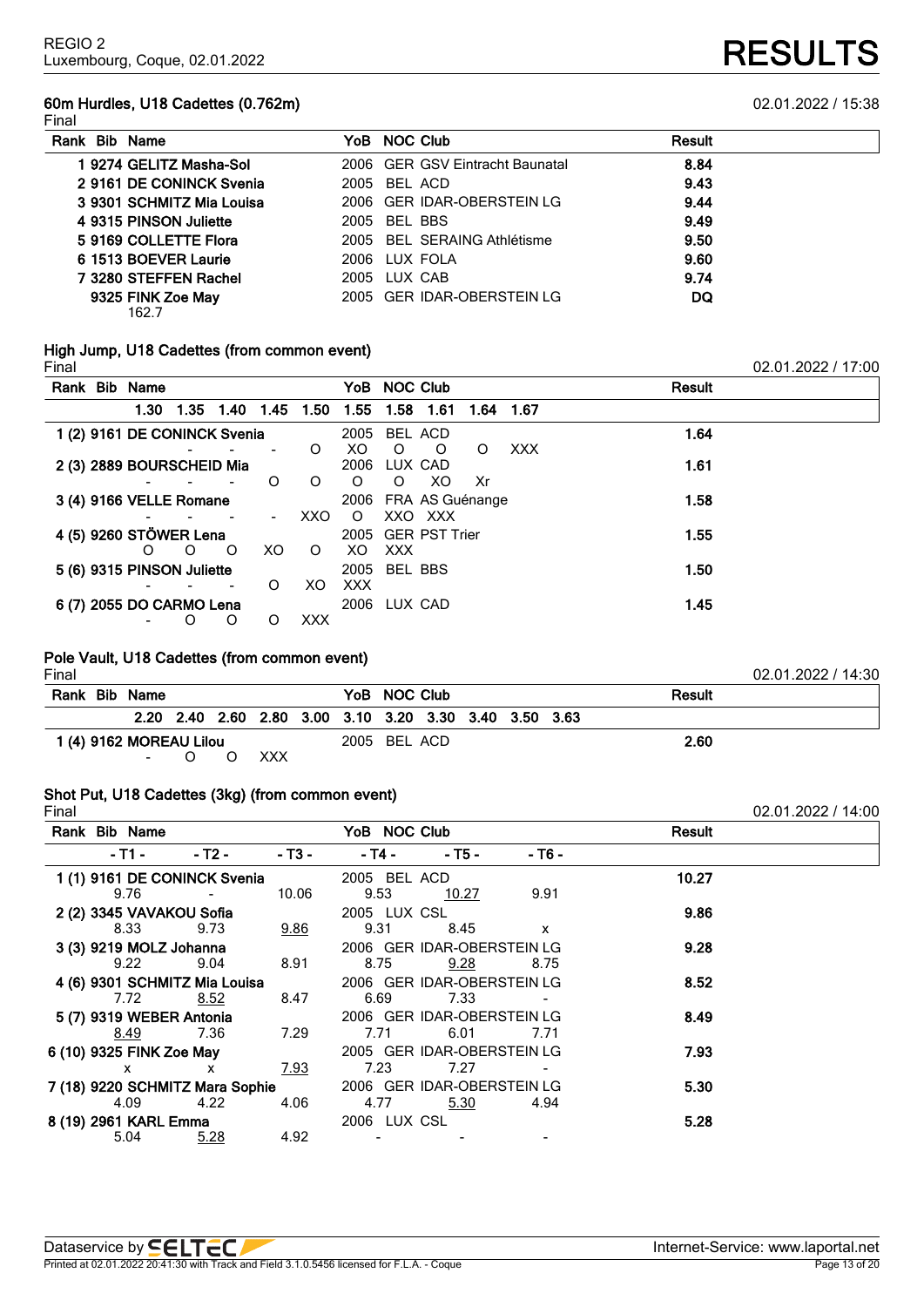# **Shot Put, U18 Cadettes (3kg) (from common event) - Continuation**

| Final                   |        |              |                          |          |          |        |                |        |   |        |    |    |    |                                                                            | 02.01.2022 / 14:00 |
|-------------------------|--------|--------------|--------------------------|----------|----------|--------|----------------|--------|---|--------|----|----|----|----------------------------------------------------------------------------|--------------------|
| Rank<br><b>Bib Name</b> |        | YoB NOC Club |                          |          |          |        |                |        |   | Result |    |    |    |                                                                            |                    |
| $-11 -$                 | - T2 - | $-13-$       |                          | - T4 -   |          | $-75-$ |                | - T6 - |   |        |    |    |    |                                                                            |                    |
| <b>Starting order</b>   | 16     | 2<br>17      | 3<br>18                  | -4<br>19 | 5.<br>20 | -6     | $\overline{7}$ | 8      | 9 | 10     | 11 | 12 | 13 | 14                                                                         | 15                 |
| <b>Try 1-3</b>          |        |              | 2176 2961 9319 3345 2247 |          |          |        |                |        |   |        |    |    |    | 3000 9220 2561 1538 2007 9161 1905 2768 2037 9325 9301 3322 2794 4370 9219 |                    |
| <b>Try 4-6</b>          | 1538   |              |                          |          |          |        |                |        |   |        |    |    |    | 9220 2961 9325 9319 9301 9219 3345 9161 3322 1905 2247 2037 2768 2007 2561 |                    |

# **60m, U16 Minimes masc.** 02.01.2022 / 17:15

Vorlauf 1 of 3

First 2 in each heat (Q) and the next 2 fastest (q) advance to Final

| Rank Bib Name            | YoB NOC Club        | Result     | Q |
|--------------------------|---------------------|------------|---|
| 1 9172 SENDO Déodato     | 2008 BEL ULA        | 7.38       | Q |
| 2 1040 GOEBEL Bob        | <b>2007 LUX CSL</b> | 7.86       | Q |
| 3 9479 SERRA Alexandre   | 2008 BEL BBS        | 8.09       | q |
| 4 1537 KAELL Jim         | 2008 LUX CAB        | 8.19       |   |
| 5 4231 KITA Yannick      | 2008 GER LIAL       | 8.62       |   |
| 6 2707 PANDOLFI Loris    | 2008 LUX CAB        | 10.13      |   |
| 4092 FAIRFAX-JONES David | 2008 LUX CAEG       | <b>DNS</b> |   |
|                          |                     |            |   |

# **60m, U16 Minimes masc.** 02.01.2022 / 17:17

# Vorlauf 2 of 3

First 2 in each heat (Q) and the next 2 fastest (q) advance to Final

| Rank Bib Name              | YoB NOC Club  | <b>Result</b> | Q |
|----------------------------|---------------|---------------|---|
| 1 3339 DELARUE Noa         | 2007 FRA CSL  | 7.77          | Q |
| 24504 KONSBRUCK Jack       | 2007 LUX LIAL | 8.16          | Q |
| 3 2317 REDING Filip        | 2007 LUX CAEG | 8.18          | q |
| 4 2868 GILLENGERTEN Ben    | 2008 LUX FOLA | 8.41          |   |
| 5 3021 KRÖGER Paul Lethabo | 2008 LUX CAB  | 8.59          |   |
| 6 9170 MANNS Arthur        | 2008 BEL ULA  | 9.07          |   |
| 7 1755 WALLIG Mika         | 2007 LUX CAB  | 9.20          |   |
|                            |               |               |   |

# **60m, U16 Minimes masc.** 02.01.2022 / 17:19

# Vorlauf 3 of 3

First 2 in each heat (Q) and the next 2 fastest (q) advance to Final

|                               | $\ddot{\phantom{a}}$ |        |   |
|-------------------------------|----------------------|--------|---|
| Rank Bib Name                 | YoB NOC Club         | Result | Q |
| 1 9321 UHODA Corentin         | 2008 BEL ULA         | 7.89   | Q |
| 2 4272 CHAUVIN Jules          | 2008 FRA LIAL        | 8.08   | Q |
| 3 1158 ARCARO DUPONT Noa      | 2008 LUX CELTIC      | 8.24   |   |
| 4 9171 HESSE Sacha            | 2008 BEL ULA         | 8.32   |   |
| 5 3830 GREGOR Niklas          | 2008 LUX CELTIC      | 8.65   |   |
| 6 3153 KASS Emil              | 2008 LUX FOLA        | 8.67   |   |
| 7 4219 MBAH PAGUI Carl Irving | ITA CAB<br>2008      | 8.69   |   |
|                               |                      |        |   |

#### **60m, U16 Minimes masc.** 02.01.2022 / 18:15 Final

| .                      |               |               |  |
|------------------------|---------------|---------------|--|
| Rank Bib Name          | YoB NOC Club  | <b>Result</b> |  |
| 1 3339 DELARUE Noa     | 2007 FRA CSL  | 7.77          |  |
| 2 1040 GOEBEL Bob      | 2007 LUX CSL  | 7.89          |  |
| 3 9321 UHODA Corentin  | 2008 BEL ULA  | 8.00          |  |
| 4 4272 CHAUVIN Jules   | 2008 FRA LIAL | 8.09          |  |
| 5 9479 SERRA Alexandre | 2008 BEL BBS  | 8.16          |  |
| 6 2317 REDING Filip    | 2007 LUX CAEG | 8.20          |  |
| 74504 KONSBRUCK Jack   | 2007 LUX LIAL | 8.28          |  |
|                        |               |               |  |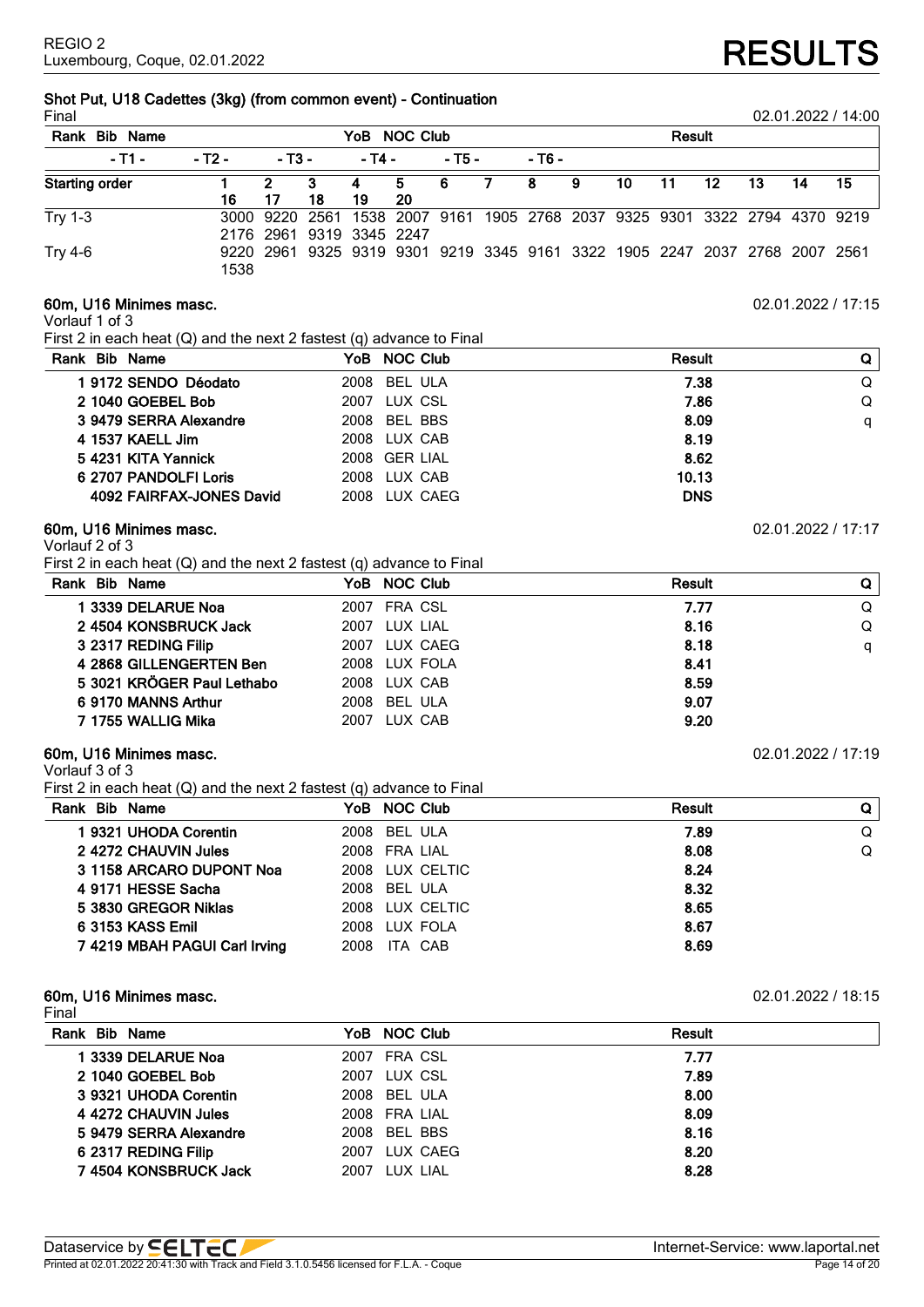# **60m, U16 Minimes masc. - Continuation** 02.01.2022 / 18:15

| . .<br>× |  |  |  |
|----------|--|--|--|
|----------|--|--|--|

| гінан              |                           |        |  |
|--------------------|---------------------------|--------|--|
| Rank Bib Name      | YoB NOC Club              | Result |  |
| 9172 SENDO Déodato | 2008<br>ULA<br><b>BEL</b> | DQ     |  |

## **60m Hurdles, U16 Minimes masc. (0.84m)** 02.01.2022 / 14:50

Vorlauf

8 fastest (q) advance to Final

162.7

| Rank Bib Name                 | YoB NOC Club                   | Result | Q |
|-------------------------------|--------------------------------|--------|---|
| 19172 SENDO Déodato           | 2008 BEL ULA                   | 10.02  | q |
| 2 1885 JOLY TIII              | 2008 LUX/ CELTIC<br><b>BEL</b> | 10.56  | q |
| 3 1827 DAUCH Mathis           | 2008 LUX LIAL                  | 10.88  | q |
| 4 9184 GOUEMA NIANGUI Djibril | 2007 FRA EFSRA                 | 11.28  | q |
| 5 9171 HESSE Sacha            | 2008 BEL ULA                   | 11.63  | q |
| 6 9147 FENDRICH Theo          | 2007 LUX FOLA                  | 12.56  | q |
| 7 4231 KITA Yannick           | 2008 GER LIAL                  | 12.81  | q |
| 8 9170 MANNS Arthur           | 2008 BEL ULA                   | 13.01  | q |
|                               |                                |        |   |

# **60m Hurdles, U16 Minimes masc. (0.84m)** 02.01.2022 / 15:52

Final

| Rank Bib Name               |                              | YoB NOC Club                   | <b>Result</b> |
|-----------------------------|------------------------------|--------------------------------|---------------|
|                             | 19184 GOUEMA NIANGUI Djibril | 2007 FRA EFSRA                 | 8.86          |
| 2 1885 JOLY TIII            |                              | 2008 LUX/ CELTIC<br><b>BEL</b> | 10.46         |
| 3 9171 HESSE Sacha          |                              | 2008 BEL ULA                   | 11.61         |
| 4 1827 DAUCH Mathis         |                              | 2008 LUX LIAL                  | 11.78         |
| 5 9170 MANNS Arthur         |                              | 2008 BEL ULA                   | 12.14         |
| 6 9147 FENDRICH Theo        |                              | 2007 LUX FOLA                  | 12.30         |
| 7 4231 KITA Yannick         |                              | 2008 GER LIAL                  | 12.65         |
| 9172 SENDO Déodato<br>162.7 |                              | 2008 BEL ULA                   | DQ            |

# **Pole Vault, U16 Minimes masc. (from common event)**

| Final |                |  |  |              |                                                                  |  |  |               | 02.01.2022 / 16:45 |  |
|-------|----------------|--|--|--------------|------------------------------------------------------------------|--|--|---------------|--------------------|--|
|       | Rank Bib Name  |  |  | YoB NOC Club |                                                                  |  |  | <b>Result</b> |                    |  |
|       |                |  |  |              | 2.20 2.40 2.60 2.80 3.00 3.20 3.40 3.60 3.70 3.80 3.90 4.00 4.10 |  |  |               |                    |  |
|       | 4.20           |  |  |              |                                                                  |  |  |               |                    |  |
|       | 1885 JOLY TIIL |  |  | <b>BEL</b>   | 2008 LUX/ CELTIC                                                 |  |  | <b>NM</b>     |                    |  |
|       | xxx            |  |  |              |                                                                  |  |  |               |                    |  |

# **Triple Jump, U16 Minimes masc. (from common event)**

| Rank                  | <b>Bib Name</b>        |                |                          |      | YoB NOC Club |                  |              | <b>Result</b> |
|-----------------------|------------------------|----------------|--------------------------|------|--------------|------------------|--------------|---------------|
|                       | - T1 -                 | $-$ T2 $-$     | $-$ T <sub>3</sub> $-$   |      | - T4 -       | $-75-$           | - T6 -       |               |
|                       | 1 (1) 1040 GOEBEL Bob  |                |                          |      | 2007 LUX CSL |                  |              | 12.16         |
|                       | 11.34                  | 11.74          | 12.00                    |      | 12.16        | 11.12            | 11.04        |               |
|                       | 2 (3) 3339 DELARUE Noa |                |                          |      | 2007 FRA CSL |                  |              | 10.51         |
|                       | 10.20                  | 10.22          | 9.91                     |      | 10.12        | 9.25             | <u>10.51</u> |               |
|                       | 3 (4) 1885 JOLY Till   |                |                          |      |              | 2008 LUX/ CELTIC |              | 10.24         |
|                       |                        |                |                          |      | <b>BEL</b>   |                  |              |               |
|                       | 9.38                   | $\blacksquare$ | $\overline{\phantom{a}}$ |      | 9.95         | 10.15            | 10.24        |               |
| <b>Starting order</b> |                        |                | 2                        | 3    | 4            |                  |              |               |
| Finale                |                        | 3339           | 1885                     | 1040 | 9144         |                  |              |               |

02.01.2022 / 15:46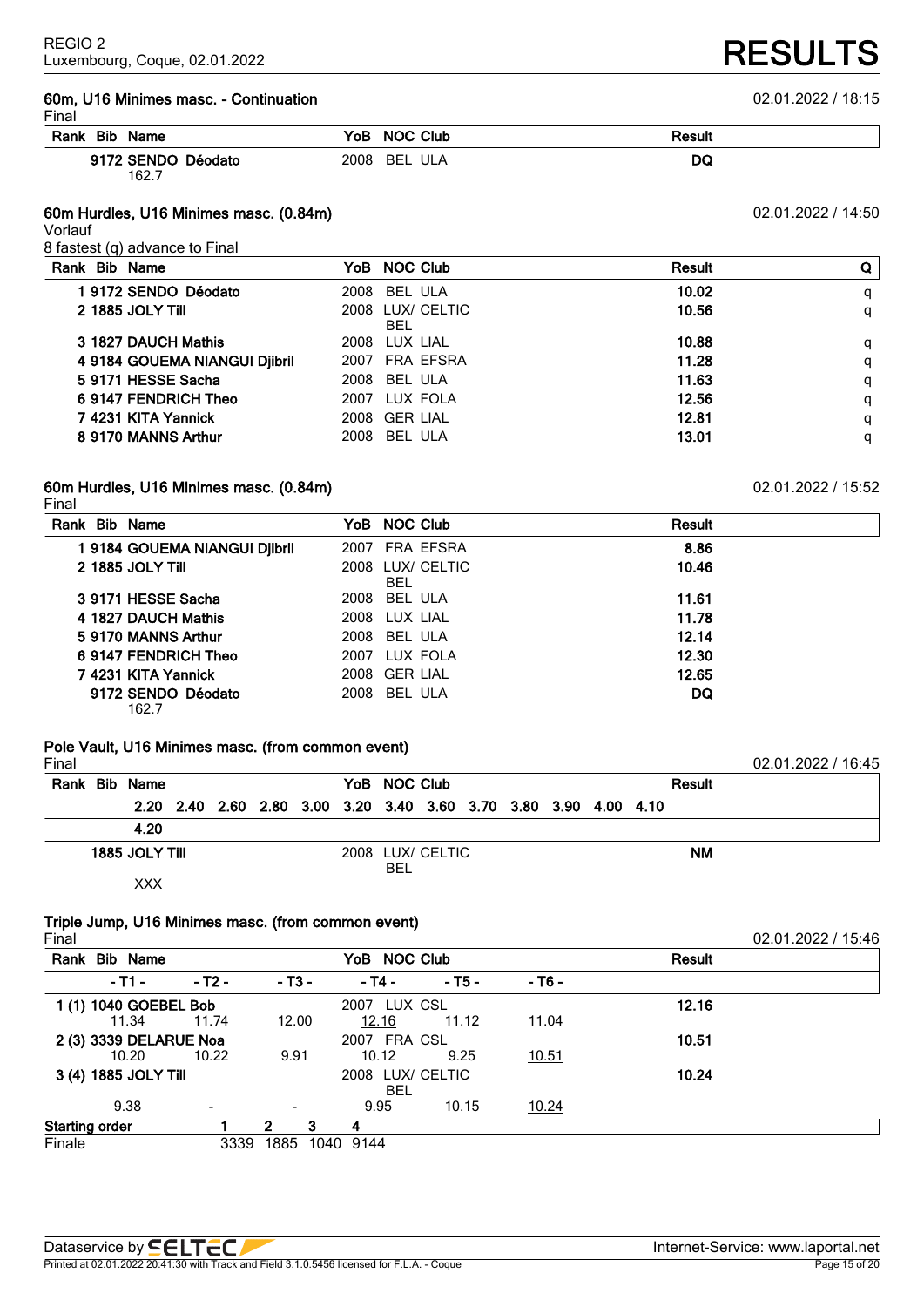# **Shot Put, U16 Minimes masc. (4kg) (from common event)**

| Final                 |                            |                                    |                                                                            |              |                  |            |        |                |              |   |    |        |      |    |    | 02.01.2022 / 16:16 |
|-----------------------|----------------------------|------------------------------------|----------------------------------------------------------------------------|--------------|------------------|------------|--------|----------------|--------------|---|----|--------|------|----|----|--------------------|
|                       | Rank Bib Name              |                                    |                                                                            |              | YoB NOC Club     |            |        |                |              |   |    | Result |      |    |    |                    |
|                       | $-T1 -$                    | $-72-$                             | $- T3 -$                                                                   |              | $-$ T4 $-$       |            | $-75-$ |                | $-76-$       |   |    |        |      |    |    |                    |
|                       | 1 (1) 3339 DELARUE Noa     |                                    |                                                                            |              | 2007 FRA CSL     |            |        |                |              |   |    | 12.82  |      |    |    |                    |
|                       | 12.82                      | 12.25                              | 12.25                                                                      |              | 11.62            |            | 12.79  |                | 12.20        |   |    |        |      |    |    |                    |
|                       | 2 (2) 9172 SENDO Déodato   |                                    |                                                                            |              | 2008 BEL ULA     |            |        |                |              |   |    | 10.75  |      |    |    |                    |
|                       | 10.75                      | $\mathsf{x}$                       | 9.82                                                                       |              | 10.39            |            | 9.76   |                | 9.02         |   |    |        |      |    |    |                    |
|                       | 3 (5) 9479 SERRA Alexandre |                                    |                                                                            |              | 2008 BEL BBS     |            |        |                |              |   |    | 10.13  |      |    |    |                    |
|                       | 10.13                      | 8.74                               | 8.18                                                                       |              | 9.64             |            | 10.10  |                | 9.90         |   |    |        |      |    |    |                    |
|                       | 4 (7) 3830 GREGOR Niklas   |                                    |                                                                            |              | 2008 LUX CELTIC  |            |        |                |              |   |    |        | 8.69 |    |    |                    |
|                       | 8.52                       | 7.47                               | 7.67                                                                       |              | 8.69             |            | 7.53   |                | $\mathsf{x}$ |   |    |        |      |    |    |                    |
|                       | 5 (8) 9171 HESSE Sacha     |                                    |                                                                            |              | 2008 BEL ULA     |            |        |                |              |   |    |        | 8.68 |    |    |                    |
|                       | 8.29                       | 7.97                               | 8.68                                                                       |              | 8.58             |            | 8.56   |                | 8.29         |   |    |        |      |    |    |                    |
|                       | 6 (10) 1885 JOLY Till      |                                    |                                                                            |              | 2008 LUX/ CELTIC |            |        |                |              |   |    |        | 8.28 |    |    |                    |
|                       |                            |                                    |                                                                            |              |                  | <b>BEL</b> |        |                |              |   |    |        |      |    |    |                    |
|                       | 7.89                       | 7.26                               | 7.53                                                                       |              | 8.28             |            | 7.41   |                | $\mathsf{x}$ |   |    |        |      |    |    |                    |
|                       |                            | 7 (12) 3021 KRÖGER Paul Lethabo    |                                                                            |              | 2008 LUX CAB     |            |        |                |              |   |    |        | 7.53 |    |    |                    |
|                       | 7.27                       | 7.29                               | 7.06                                                                       |              | 7.53             |            | 7.46   |                | 5.89         |   |    |        |      |    |    |                    |
|                       | 8 (13) 2707 PANDOLFI Loris |                                    |                                                                            |              | 2008 LUX CAB     |            |        |                |              |   |    |        | 7.43 |    |    |                    |
|                       | 7.37                       | 6.83                               | 6.96                                                                       |              | 6.94             |            | 7.43   |                | 6.88         |   |    |        |      |    |    |                    |
|                       |                            | 9 (14) 4219 MBAH PAGUI Carl Irving |                                                                            |              | 2008 ITA CAB     |            |        |                |              |   |    |        | 7.01 |    |    |                    |
|                       | 6.98                       | 6.73                               | 7.01                                                                       |              |                  |            |        |                |              |   |    |        |      |    |    |                    |
|                       | 10 1537 KAELL Jim          |                                    |                                                                            |              | 2008 LUX CAB     |            |        |                |              |   |    |        | 6.75 |    |    |                    |
| (15)                  |                            |                                    |                                                                            |              |                  |            |        |                |              |   |    |        |      |    |    |                    |
|                       | 6.75                       | 6.53                               | 6.60                                                                       |              |                  |            |        |                |              |   |    |        |      |    |    |                    |
|                       | 11 1755 WALLIG Mika        |                                    |                                                                            |              | 2007 LUX CAB     |            |        |                |              |   |    |        | 6.53 |    |    |                    |
| (16)                  |                            |                                    |                                                                            |              |                  |            |        |                |              |   |    |        |      |    |    |                    |
|                       | 6.39                       | 6.53                               | 6.15                                                                       |              |                  |            |        |                |              |   |    |        |      |    |    |                    |
|                       | 12 9170 MANNS Arthur       |                                    |                                                                            |              | 2008 BEL ULA     |            |        |                |              |   |    |        | 6.25 |    |    |                    |
| (17)                  |                            |                                    |                                                                            |              |                  |            |        |                |              |   |    |        |      |    |    |                    |
|                       | 6.25                       | 5.57                               | 5.59                                                                       |              |                  |            |        |                |              |   |    |        |      |    |    |                    |
| <b>Starting order</b> |                            | $\mathbf{1}$                       | 2 <sup>1</sup>                                                             | $\mathbf{3}$ | 4                | 5          | 6      | $\overline{7}$ | 8            | 9 | 10 | 11     | 12   | 13 | 14 | 15                 |
|                       |                            | 16                                 | 17                                                                         |              |                  |            |        |                |              |   |    |        |      |    |    |                    |
| <b>Try 1-3</b>        |                            |                                    | 4059 9137 3830 1885 3021 1537 4219 1755 2707 9170 9478 9171 9479 9347 3438 |              |                  |            |        |                |              |   |    |        |      |    |    |                    |
|                       |                            |                                    | 9172 3339                                                                  |              |                  |            |        |                |              |   |    |        |      |    |    |                    |
| <b>Try 4-6</b>        |                            |                                    | 4059 9478 9137 9347 3438 3021 2707 1885 3830 9171 9479 9172 3339           |              |                  |            |        |                |              |   |    |        |      |    |    |                    |
|                       |                            |                                    |                                                                            |              |                  |            |        |                |              |   |    |        |      |    |    |                    |

# **60m, U16 Minimes fem.** 02.01.2022 / 16:30

Vorlauf 1 of 5

First 1 in each heat (Q) and the next 3 fastest (q) advance to Final

| Rank Bib Name            | YoB NOC Club    | Result | Q |
|--------------------------|-----------------|--------|---|
| 1 2919 CLERC Fleur       | 2008 FRA LIAL   | 8.36   | Q |
| 2 2125 BARBERIS Matilde  | 2007 ITA CSL    | 8.41   | q |
| 3 2927 SCHAACK Sophia    | 2008 LUX LIAL   | 8.60   |   |
| 4 4370 MOURA SEILER Lara | 2008 LUX CAB    | 8.69   |   |
| 5 2315 HOFFMANN Keira    | 2008 LUX CAEG   | 9.06   |   |
| 6 4018 HAU Léini         | 2008 LUX CAEG   | 9.07   |   |
| 7 2912 WEIS Eve, Chloë   | 2008 LUX CELTIC | 9.45   |   |
| 8 1371 CARR Sonia        | 2008 SWE CSL    | 9.86   |   |

# **60m, U16 Minimes fem.** 02.01.2022 / 16:32

Vorlauf 2 of 5

First 1 in each heat (Q) and the next 3 fastest (q) advance to Final

| Rank Bib Name                          | YoB NOC Club           | <b>Result</b> | Q I |
|----------------------------------------|------------------------|---------------|-----|
| 19222 SCHWIND Hannah                   | 2007 GER PST Trier     | 8.31          | Q   |
| 2 9173 GÖTZ Lotta                      | 2008 GER LG Rhein-Wied | 8.64          |     |
| 3 9282 JÉROUVILLE Meredith             | 2007 BEL BBS           | 8.72          |     |
| 4 2642 LAWAL MEYERS Chelly<br>Damilola | 2008 LUX CAEG          | 8.93          |     |
| 5 2768 FUNCK Tessa                     | 2008 LUX CELTIC        | 8.94          |     |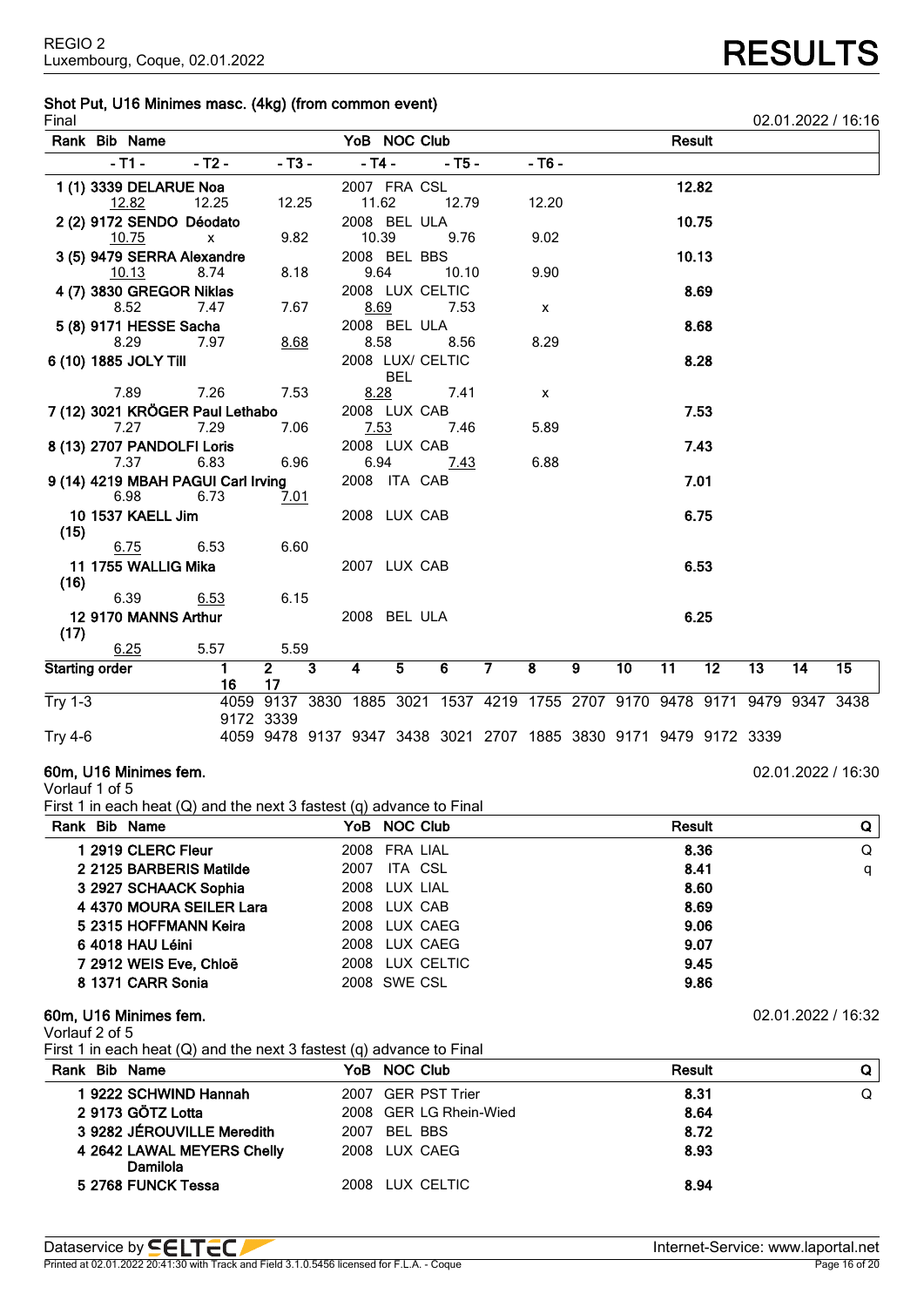# **60m, U16 Minimes fem. - Continuation** 02.01.2022 / 16:32

| Rank Bib Name                                                            | YoB NOC Club            | Result | Q                  |
|--------------------------------------------------------------------------|-------------------------|--------|--------------------|
| 6 2037 MATGEN Charleen                                                   | 2007 LUX CELTIC         | 9.16   |                    |
| 7 9227 MATTERN Friederike                                                | 2008 GER PST Trier      | 9.24   |                    |
| 8 1838 SCHOLZ Mailys                                                     | 2008 LUX CSL            | 9.69   |                    |
| 60m, U16 Minimes fem.<br>Vorlauf 3 of 5                                  |                         |        | 02.01.2022 / 16:34 |
| First 1 in each heat $(Q)$ and the next 3 fastest $(q)$ advance to Final |                         |        |                    |
| Rank Bib Name                                                            | YoB NOC Club            | Result | Q                  |
| 19175 SCHMIDT Lene                                                       | 2008 GER LAZ Birkenfeld | 8.67   | Q                  |
| 2 9224 MOLL Marlene                                                      | 2008 GER PST Trier      | 8.78   |                    |
| 3 3028 FONTAINE Camille                                                  | 2008 LUX CAPA           | 9.02   |                    |
| 4 2272 WARKEN Julie                                                      | 2007 LUX CAEG           | 9.06   |                    |
| 5 1905 KAELL Eva<br>867                                                  | 2007 LUX CAB            | 9.10   |                    |
| 6 3398 DOLLENDORF Lou                                                    | 2007 LUX CSL            | 9.17   |                    |
| 7 2247 MOLITOR Noélie                                                    | LUX CELTIC<br>2007      | 9.34   |                    |
| 8 4061 HEINZ Gioia                                                       | 2007 LUX CSL            | 9.42   |                    |
| 60m, U16 Minimes fem.                                                    |                         |        | 02.01.2022 / 16:36 |

| Rank Bib Name |                          |      | YoB NOC Club            | <b>Result</b> | Q |
|---------------|--------------------------|------|-------------------------|---------------|---|
|               | 1 2561 PURAYE Yaara      | 2007 | LUX CAEG                | 8.25          | Q |
|               | 2 2176 FRIEDERICH Emilie |      | 2007 LUX LIAL           | 8.41          | q |
|               | 3 2915 NUNES Nélia       |      | 2008 LUX CSL            | 8.58          | q |
|               | 4 9225 STOHMANN Hannah   |      | 2008 GER PST Trier      | 8.98          |   |
|               | 5 9174 SCHNEIDER Johanna |      | 2008 GER LAZ Birkenfeld | 9.14          |   |
|               | 6 2517 USELDINGER Chloé  | 2007 | LUX CELTIC              | 9.29          |   |
|               | 74235 WILWERT Charlotte  |      | 2008 LUX LIAL           | 9.46          |   |
|               | 8 2458 NEISES Jeanne     | 2008 | LUX CAEG                | 9.61          |   |

# **60m, U16 Minimes fem.** 02.01.2022 / 16:38

# Vorlauf 5 of 5

First 1 in each heat (Q) and the next 3 fastest (q) advance to Final

| Rank Bib Name            | YoB NOC Club       | <b>Result</b> | Q |
|--------------------------|--------------------|---------------|---|
| 1 3000 CICCONE Julia     | ITA CELTIC<br>2007 | 8.74          | Q |
| 2 1538 KRUMLOVSKY Gina   | 2008 LUX CAB       | 8.79          |   |
| 3 1199 DAMASO KOHL Noemi | 2008 LUX CAEG      | 8.82          |   |
| 4 1017 PIERI Julia       | 2007 LUX LIAL      | 9.23          |   |
| 59138 PIGNOLO Sue        | 2007 GER PERL      | 9.48          |   |
| 64521 MIRANDA CEPA Rita  | 2008 POR CAD       | 9.80          |   |
| 7 2480 DIESCHBOURG Lis   | 2008 LUX CAEG      | 10.02         |   |
|                          |                    |               |   |

# **60m, U16 Minimes fem.** 02.01.2022 / 18:00

| Final                    |                         |        |
|--------------------------|-------------------------|--------|
| <b>Bib Name</b><br>Rank  | YoB NOC Club            | Result |
| 1 2561 PURAYE Yaara      | 2007 LUX CAEG           | 8.21   |
| 2 9222 SCHWIND Hannah    | 2007 GER PST Trier      | 8.26   |
| 3 2919 CLERC Fleur       | 2008 FRA LIAL           | 8.45   |
| 4 2125 BARBERIS Matilde  | ITA CSL<br>2007         | 8.54   |
| 5 2176 FRIEDERICH Emilie | 2007 LUX LIAL           | 8.55   |
| 6 2915 NUNES Nélia       | 2008 LUX CSL            | 8.60   |
| 7 9175 SCHMIDT Lene      | 2008 GER LAZ Birkenfeld | 8.69   |
| 8 3000 CICCONE Julia     | 2007<br>ITA CELTIC      | 8.76   |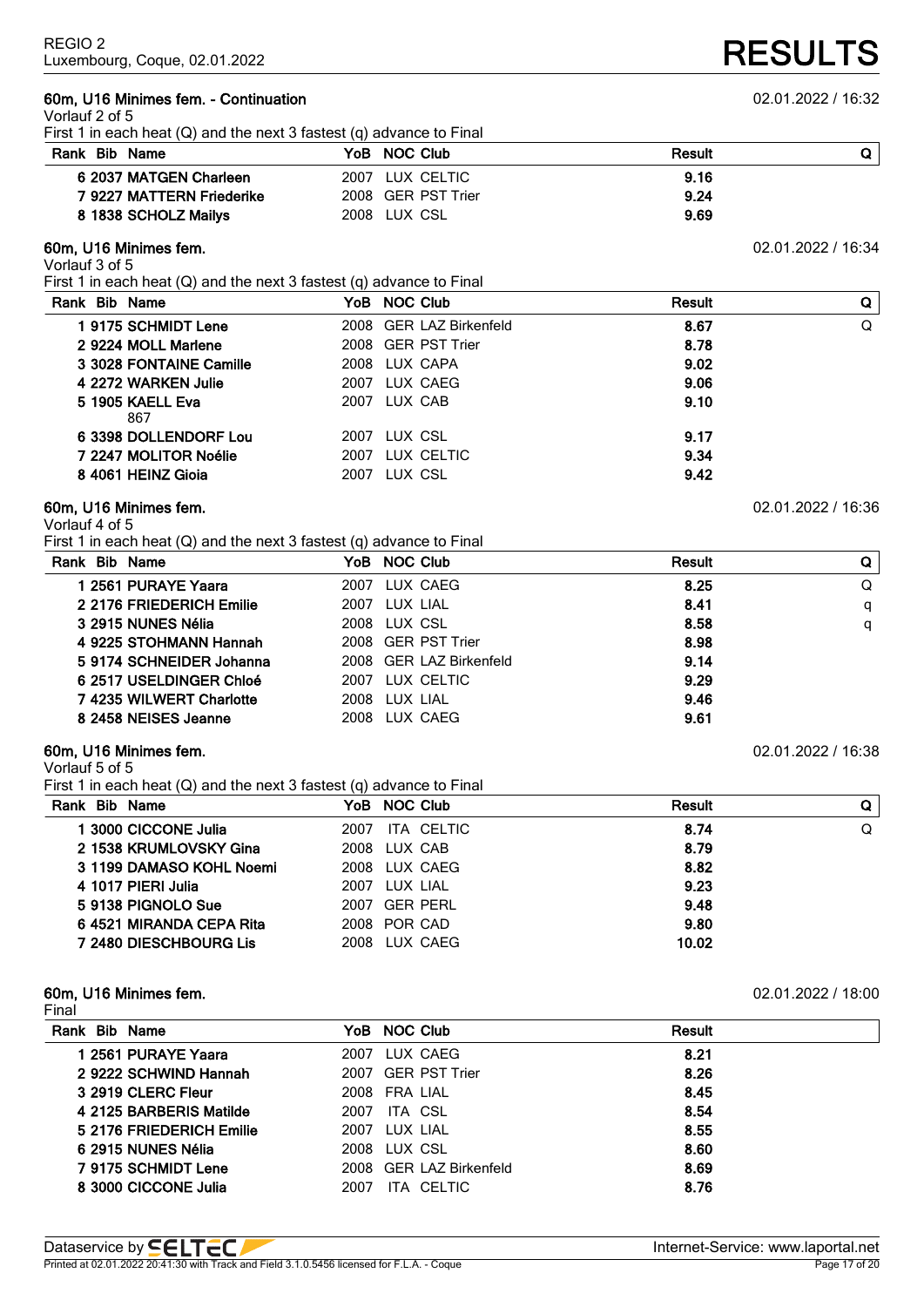# **60m Hurdles, U16 Minimes fem. (0.762m)** 02.01.2022 / 14:20

Vorlauf 1 of 3

First 2 in each heat (Q) and the next 2 fastest (q) advance to Final

| Rank Bib Name                          | YoB NOC Club       | Result | Q |
|----------------------------------------|--------------------|--------|---|
| 1 2176 FRIEDERICH Emilie               | 2007 LUX LIAL      | 9.31   | Q |
| 2 9282 JÉROUVILLE Meredith             | 2007 BEL BBS       | 9.89   | Q |
| 3 2007 VAESSEN AABY Matilda            | 2007 LUX CELTIC    | 10.55  |   |
| 4 2642 LAWAL MEYERS Chelly<br>Damilola | 2008 LUX CAEG      | 10.64  |   |
| 5 9224 MOLL Marlene                    | 2008 GER PST Trier | 10.91  |   |
| 6 3028 FONTAINE Camille                | 2008 LUX CAPA      | 11.36  |   |

# **60m Hurdles, U16 Minimes fem. (0.762m)** 02.01.2022 / 14:22

Vorlauf 2 of 3

First 2 in each heat (Q) and the next 2 fastest (q) advance to Final

| Rank Bib Name           | YoB NOC Club            | <b>Result</b> |   |
|-------------------------|-------------------------|---------------|---|
| 19222 SCHWIND Hannah    | 2007 GER PST Trier      | 9.57          | Q |
| 2 9175 SCHMIDT Lene     | 2008 GER LAZ Birkenfeld | 9.71          | Q |
| 3 2125 BARBERIS Matilde | 2007 ITA CSL            | 10.05         | a |
| 4 3213 SIMON Nanda      | 2007 LUX CELTIC         | 10.17         |   |
| 5 1053 HOFFMANN Zoe     | 2008 LUX LIAL           | 10.31         |   |
| 6 9225 STOHMANN Hannah  | 2008 GER PST Trier      | 10.69         |   |

# **60m Hurdles, U16 Minimes fem. (0.762m)** 02.01.2022 / 14:24

Vorlauf 3 of 3

First 2 in each heat (Q) and the next 2 fastest (q) advance to Final

| Rank Bib Name             | YoB NOC Club           | <b>Result</b> | Q |
|---------------------------|------------------------|---------------|---|
| 19173 GÖTZ Lotta          | 2008 GER LG Rhein-Wied | 10.10         | Q |
| 2 1017 PIERI Julia        | 2007 LUX LIAL          | 10.14         | Q |
| 2 2794 KRAMER Hannah      | 2007 LUX LIAL          | 10.14         | Q |
| 4 2912 WEIS Eve, Chloë    | 2008 LUX CELTIC        | 10.81         |   |
| 5 3275 BRANDENBURGER Pia  | 2007 LUX CELTIC        | 11.14         |   |
| 6 9227 MATTERN Friederike | 2008 GER PST Trier     | 11.35         |   |

# **60m Hurdles, U16 Minimes fem. (0.762m)** 02.01.2022 / 15:30

Final

| Rank Bib Name              | YoB NOC Club     |                         | Result |
|----------------------------|------------------|-------------------------|--------|
| 1 2176 FRIEDERICH Emilie   | 2007 LUX LIAL    |                         | 9.36   |
| 2 9222 SCHWIND Hannah      |                  | 2007 GER PST Trier      | 9.43   |
| 3 9175 SCHMIDT Lene        |                  | 2008 GER LAZ Birkenfeld | 9.73   |
| 4 9282 JÉROUVILLE Meredith | BEL BBS<br>2007  |                         | 9.92   |
| 5 2125 BARBERIS Matilde    | ITA CSL<br>2007  |                         | 9.94   |
| 6 2794 KRAMER Hannah       | 2007 LUX LIAL    |                         | 10.01  |
| 7 9173 GÖTZ Lotta          |                  | 2008 GER LG Rhein-Wied  | 10.13  |
| 8 1017 PIERI Julia         | LUX LIAL<br>2007 |                         | 10.28  |

### **High Jump, U16 Minimes fem.**

| ۰, |  |
|----|--|
|    |  |

| Final |                            |  |                     |      |      |              |                    |                |                          |          |            |   |               | 02.01.2022 / 14:00 |
|-------|----------------------------|--|---------------------|------|------|--------------|--------------------|----------------|--------------------------|----------|------------|---|---------------|--------------------|
|       | Rank Bib Name              |  |                     |      |      | YoB NOC Club |                    |                |                          |          |            |   | <b>Result</b> |                    |
|       |                            |  | 1.10 1.15 1.20 1.25 | 1.30 |      |              |                    |                |                          | 1.52     | 1.55 1.59  |   |               |                    |
|       | 1.61                       |  |                     |      |      |              |                    |                |                          |          |            |   |               |                    |
|       | 19222 SCHWIND Hannah       |  |                     |      |      |              | 2007 GER PST Trier |                |                          |          |            |   | 1.61          |                    |
|       | XO                         |  |                     |      | O    | $\Omega$     | $\Omega$           |                | $\overline{\phantom{0}}$ | $\Omega$ | $\Omega$   | O |               |                    |
|       | 2 9282 JÉROUVILLE Meredith |  |                     |      | 2007 | BEL BBS      |                    |                |                          |          |            |   | 1.52          |                    |
|       |                            |  |                     |      |      |              | O                  | $\blacksquare$ | XO.                      | $\Omega$ | XXX        |   |               |                    |
|       | 3 3275 BRANDENBURGER Pia   |  |                     |      | 2007 |              | LUX CELTIC         |                |                          |          |            |   | 1.52          |                    |
|       |                            |  |                     |      |      | O            | $\Omega$           | O              | ∩                        | xο       | <b>XXX</b> |   |               |                    |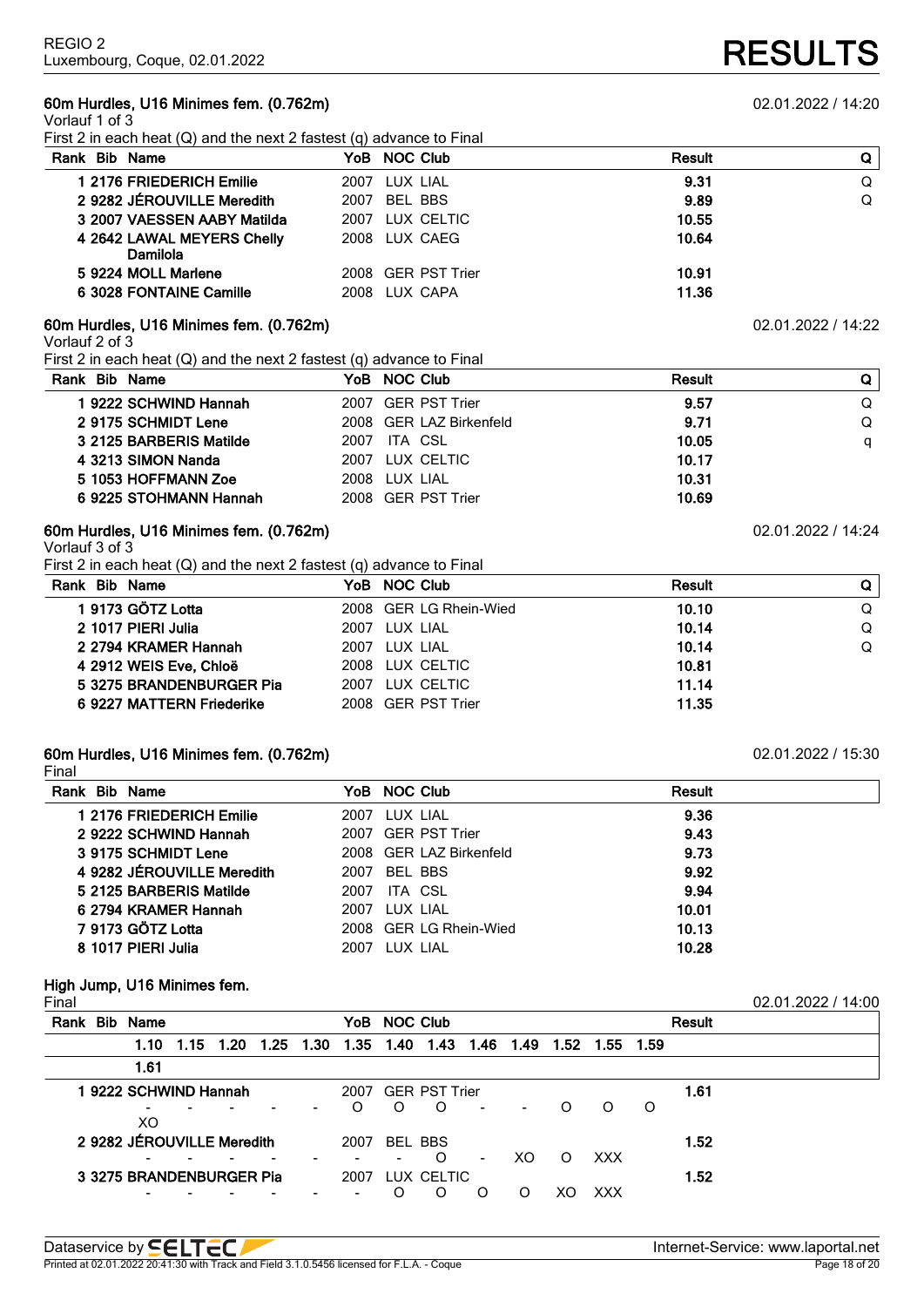# **High Jump, U16 Minimes fem. - Continuation**

| Final |                                         |                                                                       |         |                                             |         |                                                           |            |                                                                  |            |            |  |        | 02.01.2022 / 14:00 |
|-------|-----------------------------------------|-----------------------------------------------------------------------|---------|---------------------------------------------|---------|-----------------------------------------------------------|------------|------------------------------------------------------------------|------------|------------|--|--------|--------------------|
|       | Rank Bib Name <b>Example 2018</b>       |                                                                       |         |                                             |         |                                                           |            | YoB NOC Club                                                     |            |            |  | Result |                    |
|       |                                         |                                                                       |         |                                             |         |                                                           |            | 1.10 1.15 1.20 1.25 1.30 1.35 1.40 1.43 1.46 1.49 1.52 1.55 1.59 |            |            |  |        |                    |
|       | 1.61                                    |                                                                       |         |                                             |         |                                                           |            |                                                                  |            |            |  |        |                    |
|       | 4 3028 FONTAINE Camille                 |                                                                       |         |                                             |         |                                                           |            | 2008 LUX CAPA                                                    |            |            |  | 1.46   |                    |
|       |                                         | <b>Contract Contract Contract</b>                                     |         | $O$ $O$                                     | $\circ$ | XO                                                        | $\circ$    | $\overline{O}$ $\overline{O}$                                    |            | <b>XXX</b> |  |        |                    |
|       | 5 4018 HAU Léini                        |                                                                       |         |                                             |         |                                                           |            | 2008 LUX CAEG                                                    |            |            |  | 1.46   |                    |
|       |                                         |                                                                       | $\circ$ | $\circ$                                     |         | $O$ $O$                                                   | $\circ$    | $\circ$                                                          | XO         | <b>XXX</b> |  |        |                    |
|       | 6 9227 MATTERN Friederike               | $0 \times 0$                                                          |         | $\mathsf{O}$                                |         | $O$ XO                                                    |            | 2008 GER PST Trier<br>O XO XO XXX                                |            |            |  | 1.46   |                    |
|       | 7 1053 HOFFMANN Zoe                     |                                                                       |         |                                             |         | 2008 LUX LIAL                                             |            |                                                                  |            |            |  | 1.43   |                    |
|       |                                         | $\mathbf{u}$ , and $\mathbf{u}$ , and $\mathbf{u}$ , and $\mathbf{u}$ |         |                                             |         | $O$ $O$                                                   |            | O XO XXX                                                         |            |            |  |        |                    |
|       | 7 2176 FRIEDERICH Emilie                |                                                                       |         |                                             |         | 2007 LUX LIAL                                             |            |                                                                  |            |            |  | 1.43   |                    |
|       |                                         | the company of the company of                                         |         | $\omega_{\rm{max}}$ and $\omega_{\rm{max}}$ |         | $\mathcal{L}_{\text{max}}$ and $\mathcal{L}_{\text{max}}$ | $\circ$    | XO                                                               | <b>XXX</b> |            |  |        |                    |
|       | 9 1017 PIERI Julia                      |                                                                       |         |                                             |         | 2007 LUX LIAL                                             |            |                                                                  |            |            |  | 1.43   |                    |
|       |                                         | and the state of the state                                            |         |                                             | $   0$  |                                                           |            | O XXO XXX                                                        |            |            |  |        |                    |
|       | 10 1199 DAMASO KOHL Noemi 2008 LUX CAEG | $0$ 0 0 0 0 $\times$                                                  |         |                                             |         |                                                           |            |                                                                  |            |            |  | 1.40   |                    |
|       | 11 2007 VAESSEN AABY Matilda            |                                                                       |         |                                             |         |                                                           |            | O XXX<br>2007 LUX CELTIC                                         |            |            |  | 1.40   |                    |
|       | <b>All Street</b>                       |                                                                       |         | and the state of the state                  |         | $- XO$                                                    |            | XXO XXX                                                          |            |            |  |        |                    |
|       | 12 2272 WARKEN Julie                    |                                                                       |         |                                             |         |                                                           |            | 2007 LUX CAEG                                                    |            |            |  | 1.35   |                    |
|       |                                         | $-$ 0 0                                                               |         | $\overline{O}$                              |         | $O$ $O$                                                   | <b>XXX</b> |                                                                  |            |            |  |        |                    |
|       | 12 2768 FUNCK Tessa                     |                                                                       |         |                                             |         |                                                           |            | 2008 LUX CELTIC                                                  |            |            |  | 1.35   |                    |
|       |                                         | And the Company of the Company of                                     |         | $\circ$                                     | $\circ$ | O XXX                                                     |            |                                                                  |            |            |  |        |                    |
|       | 14 3398 DOLLENDORF Lou                  |                                                                       |         |                                             |         | 2007 LUX CSL                                              |            |                                                                  |            |            |  | 1.35   |                    |
|       |                                         | $O$ 0 0                                                               |         | $\circ$                                     | O       | XO XXX                                                    |            |                                                                  |            |            |  |        |                    |
|       | 15 2915 NUNES Nélia                     | $  0$                                                                 |         | $\circ$                                     | $\circ$ | <b>2008 LUX CSL</b><br><b>XXX</b>                         |            |                                                                  |            |            |  | 1.30   |                    |
|       | 15 3000 CICCONE Julia                   |                                                                       |         |                                             |         |                                                           |            | 2007 ITA CELTIC                                                  |            |            |  | 1.30   |                    |
|       | $\sim$ $\sim$ $\sim$ 0                  |                                                                       |         | $\circ$                                     | $\circ$ | <b>XXX</b>                                                |            |                                                                  |            |            |  |        |                    |
|       | 15 9224 MOLL Marlene                    |                                                                       |         |                                             |         |                                                           |            | 2008 GER PST Trier                                               |            |            |  | 1.30   |                    |
|       |                                         | $O$ $O$ $O$                                                           |         | $\circ$                                     |         | O XXX                                                     |            |                                                                  |            |            |  |        |                    |
|       | 18 1371 CARR Sonia                      |                                                                       |         |                                             |         | <b>2008 SWE CSL</b>                                       |            |                                                                  |            |            |  | 1.30   |                    |
|       |                                         | $O$ $O$                                                               | $\circ$ | $\circ$                                     | XXO XXX |                                                           |            |                                                                  |            |            |  |        |                    |
|       | 19 9225 STOHMANN Hannah<br>O            | $\overline{O}$                                                        | $\circ$ |                                             | XXO XXX |                                                           |            | 2008 GER PST Trier                                               |            |            |  | 1.25   |                    |
|       | 20 2315 HOFFMANN Keira                  |                                                                       |         |                                             |         |                                                           |            | 2008 LUX CAEG                                                    |            |            |  | 1.25   |                    |
|       |                                         | O O XO XXO                                                            |         |                                             |         |                                                           |            |                                                                  |            |            |  |        |                    |
|       |                                         |                                                                       |         |                                             |         |                                                           |            |                                                                  |            |            |  |        |                    |

# **Pole Vault, U16 Minimes fem. (from common event)**

| Final |                                   |            |  |              |                                                        |  |               | 02.01.2022 / 14:30 |
|-------|-----------------------------------|------------|--|--------------|--------------------------------------------------------|--|---------------|--------------------|
|       | Rank Bib Name                     |            |  | YoB NOC Club |                                                        |  | <b>Result</b> |                    |
|       |                                   |            |  |              | 2.20 2.40 2.60 2.80 3.00 3.10 3.20 3.30 3.40 3.50 3.63 |  |               |                    |
|       | 2247 MOLITOR Noélie<br><b>XXX</b> |            |  |              | 2007 LUX CELTIC                                        |  | ΝM            |                    |
|       | 9157 SEVENICH Briana              | <b>XXX</b> |  | 2007 BEL AVT |                                                        |  | <b>NM</b>     |                    |

# **Shot Put, U16 Minimes fem. (3kg) (from common event)**

| Final |               |                                 |        |                 |            |        |        | 02.01.2022 / 14:00 |
|-------|---------------|---------------------------------|--------|-----------------|------------|--------|--------|--------------------|
|       | Rank Bib Name |                                 |        | YoB NOC Club    |            |        | Result |                    |
|       | - T1 -        | - T2 -                          | $-13-$ | - T4 -          | $-$ T5 $-$ | - T6 - |        |                    |
|       |               | 1 (4) 1538 KRUMLOVSKY Gina      |        | 2008 LUX CAB    |            |        | 8.87   |                    |
|       | 7.63          | 8.87                            | 7.49   | 7.70            | 7.31       | 7.52   |        |                    |
|       |               | 2 (5) 2561 PURAYE Yaara         |        | 2007 LUX CAEG   |            |        | 8.65   |                    |
|       | 8.62          | 8.22                            | 7.22   | 7.49            | 8.43       | 8.65   |        |                    |
|       |               | 3 (8) 2176 FRIEDERICH Emilie    |        | 2007 LUX LIAL   |            |        | 8.39   |                    |
|       |               | 7.82                            | 8.39   |                 |            |        |        |                    |
|       |               | 4 (9) 2007 VAESSEN AABY Matilda |        | 2007 LUX CELTIC |            |        | 8.34   |                    |
|       | 7.27          | 7.31                            | 7.89   |                 | 8.01       | 8.34   |        |                    |